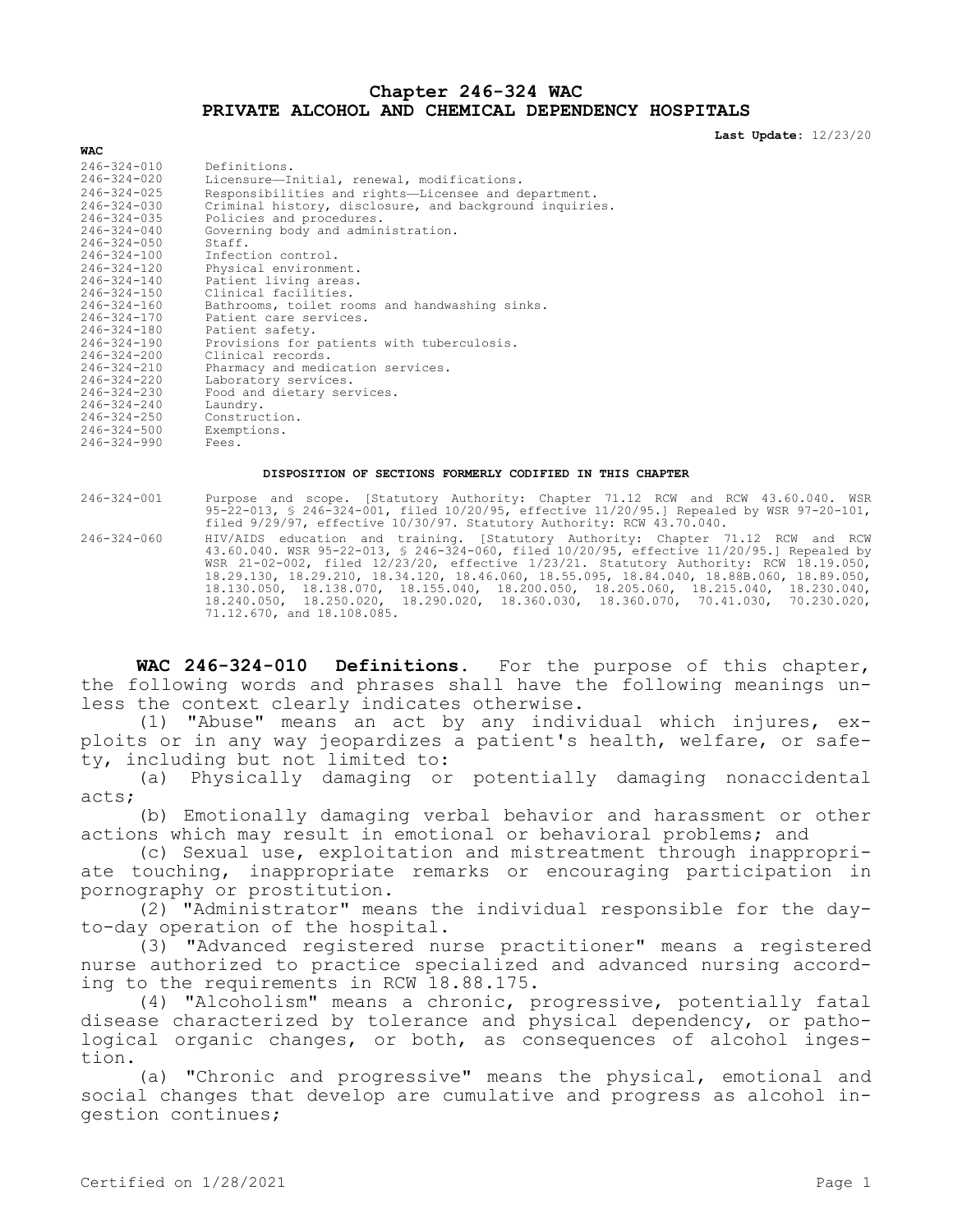(b) "Tolerance" means physiological adaptation to the presence of a high concentration of alcohol; and

(c) "Physical dependency" means withdrawal symptoms occur from decreasing or ceasing ingestion of alcohol.

(5) "Authenticate" means to authorize or validate an entry in a record by:

(a) A signature including first initial, last name, and professional title/discipline; or

(b) A unique identifier which clearly indicates the responsible individual.

(6) "Bathing fixture" means a bathtub, shower, or combination bathtub shower.

(7) "Bathroom" means a room containing one or more bathing fixtures.

(8) "Chemical dependency counselor" means an individual who:

(a) Is licensed, certified, or registered as a counselor under chapter 18.19 RCW or possesses a written statement of exemption from this requirement from the department; and

(b) Meets the minimum qualifications in WAC 275-19-145.

(9) "Clinical record" means a file maintained by the licensee for each patient containing all pertinent medical and clinical information.

(10) "Comprehensive treatment plan" means a written plan of care developed by a multidisciplinary treatment team for an individual patient, based on an assessment of the patient's developmental, biological, emotional, psychological, and social strengths and needs, which includes:

(a) Treatment goals with specific time frames;

(b) Specific services to be provided;

(c) The name of each individual responsible for each service provided; and

(d) Discharge criteria with estimated time frames.

(11) "Construction" means:

(a) A new building to be used as a hospital or part of a hospital;

(b) An addition, modification or alteration which changes the approved use of a room or area; and

(c) An existing building or portion thereof to be converted for use as a hospital.

(12) "Department" means the Washington state department of health.

(13) "Detoxification" means the process of ridding the body of the transitory effects of intoxication and any associated physiological withdrawal reaction.

(14) "Dietitian" means an individual certified under chapter 18.138 RCW.

(15) "Document" means to record, with authentication, date and time.

(16) "Family" means an individual or individuals:

(a) Designated by the patient, who may or may not be related to the patient; or

(b) Legally appointed to represent the patient.

(17) "Drug administration" means the act of an authorized individual giving a single dose of prescribed drug or biological to a patient according to the laws and regulations governing such acts.

(18) "Drug dispensing" means interpreting a prescription and, pursuant to that prescription, selecting, measuring, labeling, packag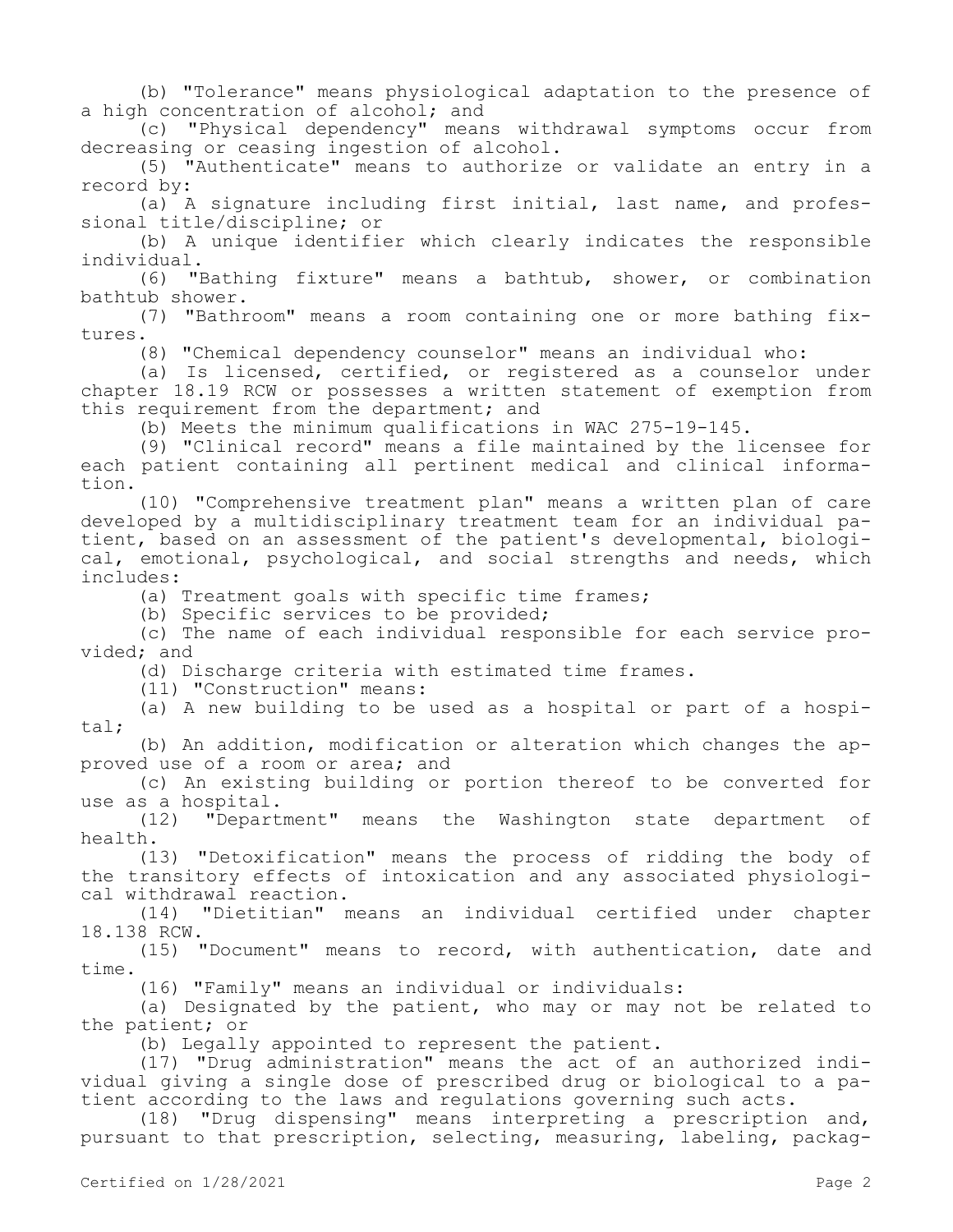ing, and issuing the prescribed medication to a patient or service unit of the facility.

(19) "Exemption" means a written authorization from the department which releases a licensee from meeting a specific requirement or requirements in this chapter.

(20) "Governing body" means the person legally responsible for the operation and maintenance of the hospital.

(21) "Intoxication" means acute poisoning or temporary impairment of mental or physical functioning caused by alcohol or associated substance use.

(22) "Health care professional" means an individual who practices health or health-related services within the individual's authorized scope of practice, who is licensed, certified or registered under Title 18 RCW;

(23) "Licensed bed capacity" means the patient occupancy level requested by the applicant or licensee and approved by the department.

(24) "Licensee" means the person to whom the department issues the hospital license.

(25) "Maximum security window" means a security window which, if operable, opens only with a key or special tool.

(26) "Multidisciplinary treatment team" means a group of individuals from various clinical services who assess, plan, implement and evaluate treatment for patients under care.

(27) "Neglect" means conduct which results in deprivation of care necessary to maintain a patient's minimum physical and mental health, including but not limited to:

(a) Physical and material deprivation;

(b) Lack of medical care;

(c) Inadequate food, clothing or cleanliness;

(d) Refusal to acknowledge, hear or consider a patient's concerns;

(e) Lack of social interaction and physical activity;

(f) Lack of personal care; and

(g) Lack of supervision appropriate for the patient's level of functioning.

(28) "Patient-care staff" means permanent employees, temporary employees, volunteers, or contractors, who provide direct care services for patients.

(29) "Person" means any individual, firm, partnership, corporation, company, association, joint stock association, and the legal successor thereof.

(30) "Pharmacist" means an individual licensed as a pharmacist under chapter 18.64 RCW.

(31) "Pharmacy" means the central area in a hospital where prescriptions are filled, or drugs are stored and issued to hospital departments.

(32) "Physician" means an individual licensed under chapter 18.71 or 18.57 RCW.

(33) "Physician assistant" means an individual licensed under chapter 18.71A or 18.57A RCW.

(34) "Private alcoholism hospital" or "hospital" means a privately owned and operated establishment or institution which:

(a) Provides accommodations and services over a continuous period of twenty-four hours or more for two or more individuals who are not related to the licensee; and

(b) Is expressly for diagnosing, treating and caring for individuals with signs or symptoms of alcoholism and the complications of as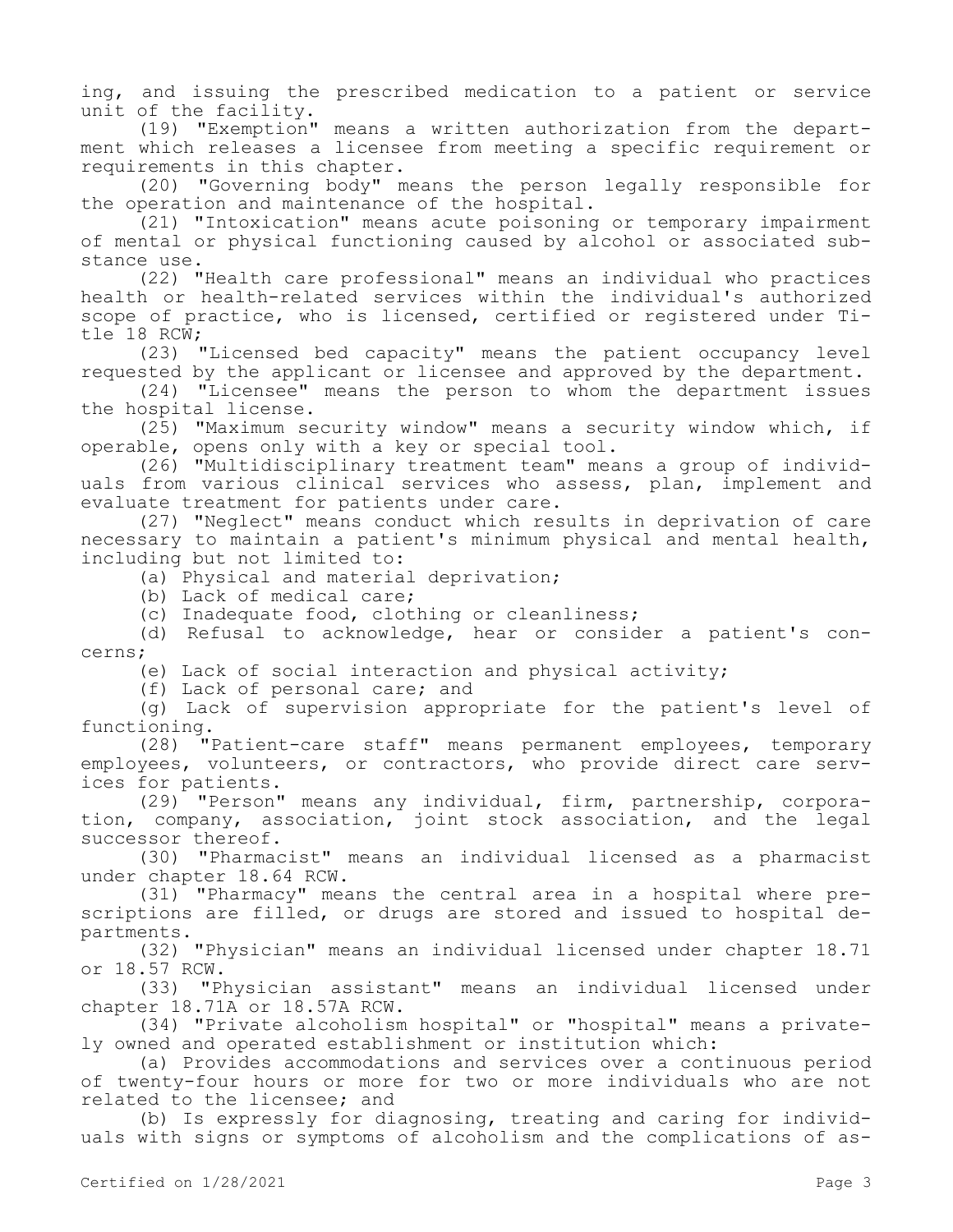sociated substance use, and other medical diseases appropriately treated and cared for in the facility.

(35) "Professional staff" means health care professionals appointed by the governing body to practice within the parameters of the professional staff bylaws.

(36) "Referred outpatient diagnostic service" means a diagnostic test or examination performed outside the hospital which:

(a) Is ordered by a member of the professional staff legally permitted to order such tests and examinations, to whom the findings and results are reported; and

(b) Does not involve a parenteral injection, local or general anesthesia, or a surgical procedure.

(37) "Registered nurse" means an individual licensed under chapter 18.88 RCW.

(38) "Security room" means a patient sleeping room designed, furnished and equipped to provide maximum safety and security.

(39) "Security window" means a window designed to inhibit exit, entry and injury to a patient, with safety glazing or other security feature to prevent breakage.

(40) "Self-administration" means the act of a patient taking the patient's own medication from a properly labeled container while on hospital premises, with the hospital responsible for appropriate medication use.

(41) "Sink" means a properly trapped plumbing fixture, with hot and cold water under pressure, which prevents back passage or return of air.

(42) "Special services" means clinical and rehabilitative activities or programs including, but not limited to:

(a) Educational and vocational training;

- (b) Dentistry;
- (c) Speech therapy;
- (d) Physical therapy;
- (e) Occupational therapy;
- (f) Language translation; and
- (g) Training for individuals with hearing and visual impairment.

(43) "Staff" means permanent employees, temporary employees, volunteers, and contractors.

(44) "Toilet" means a fixture fitted with a seat and flushing device used to dispose of bodily waste.

(45) "Useable floor space" means the total floor surface area excluding area used for closets, wardrobes and fixed equipment.

[Statutory Authority: Chapter 71.12 RCW and RCW 43.60.040. WSR 95-22-013, § 246-324-010, filed 10/20/95, effective 11/20/95.]

**WAC 246-324-020 Licensure—Initial, renewal, modifications.** (1) A person shall have a current license issued by the department before operating or advertising a private alcohol and chemical dependency hospital.

(2) An applicant for initial licensure shall submit to the department, forty-five days or more before commencing business:

(a) A completed application on forms provided by the department;

(b) Certificate of need approval according to the provisions of chapter 246-310 WAC for the number of beds indicated on the application;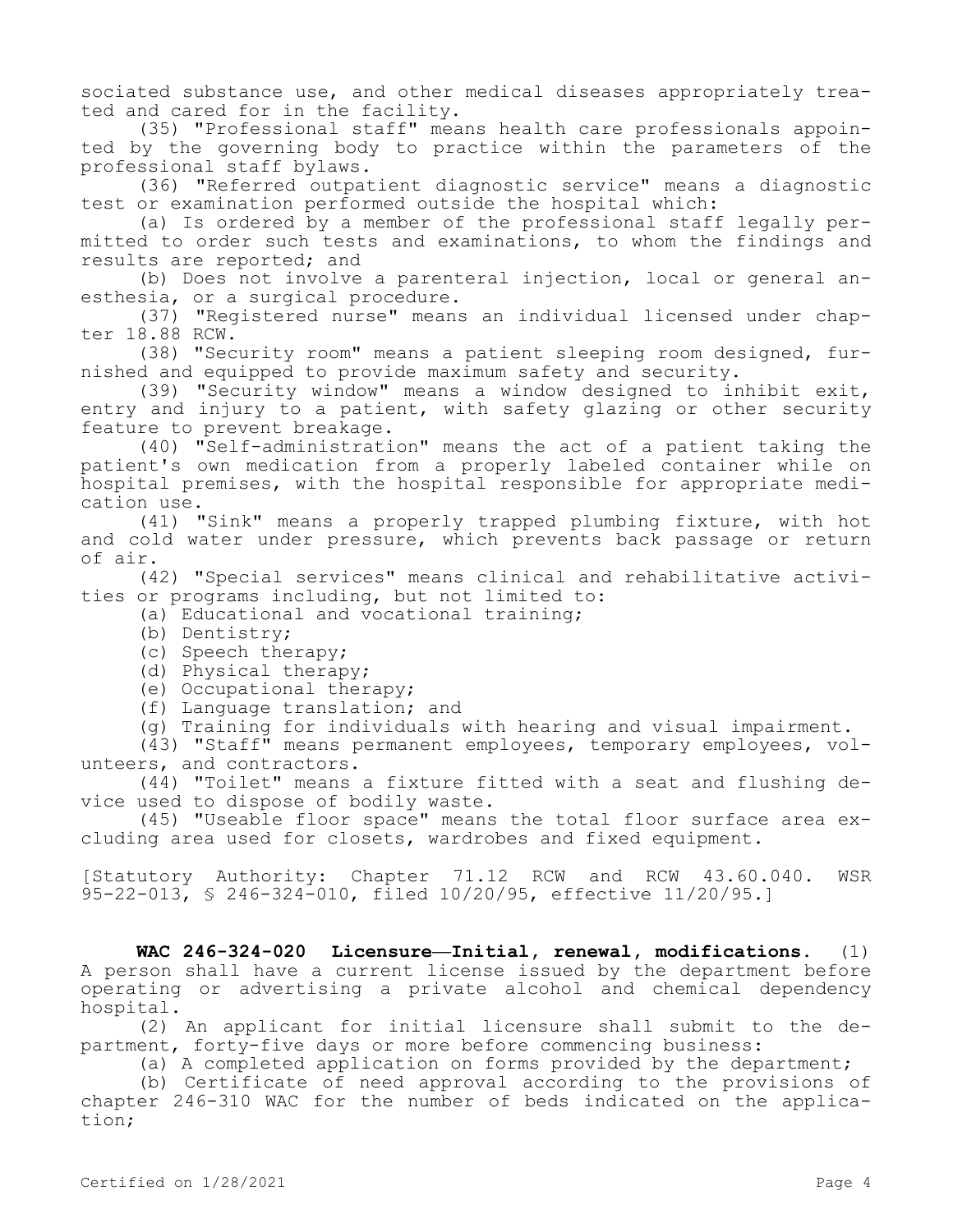(c) Verification of department approval of facility plans submitted for construction review according to the provisions of WAC 246-324-250;

(d) A criminal history background check in accordance with WAC  $246 - 324 - 030(2)$ ;

(e) Verification of approval as a private alcohol and chemical dependency hospital from the state director of fire protection according to RCW 71.12.485;

(f) The fee specified in WAC 246-324-990; and

(g) Other information as required by the department.

(3) The licensee shall apply for license renewal annually at least thirty days before the expiration date of the current license by submitting to the department:

(a) A completed application on forms provided by the department;

(b) The fee specified in WAC 246-324-990; and

(c) Other information as required by the department.

(4) At least sixty days prior to transferring ownership of a currently licensed hospital:

(a) The licensee shall submit to the department:

(i) The full name and address of the current licensee and prospective owner;

(ii) The name and address of the currently licensed hospital and the name under which the transferred hospital will operate;

(iii) Name of the new administrator; and

(iv) Date of the proposed change of ownership; and

(b) The prospective owner shall apply for licensure according to subsection (2) of this section.

[Statutory Authority: Chapter 71.12 RCW and RCW 43.60.040. WSR 95-22-013, § 246-324-020, filed 10/20/95, effective 11/20/95.]

**WAC 246-324-025 Responsibilities and rights—Licensee and department.** (1) The licensee shall:

(a) Comply with the provisions of chapter 71.12 RCW and this chapter;

(b) Post the private alcohol and chemical dependency hospital license in a conspicuous place on the premises;

(c) Maintain the bed capacity at or below the licensed bed capacity;

(d) Cooperate with the department during on-site surveys and investigations;

(e) Respond to a statement of deficiencies by submitting to the department, according to the dates specified on the statement of deficiencies form:

(i) A written plan of correction for each deficiency stated in the report and date to be completed; and

(ii) A progress report stating the dates deficiencies were corrected;

(f) Obtain department approval before changing the bed capacity;

(g) Obtain department approval before starting any construction or making changes in department-approved plans or specifications;

(h) Notify the department immediately upon a change of administrator or governing body;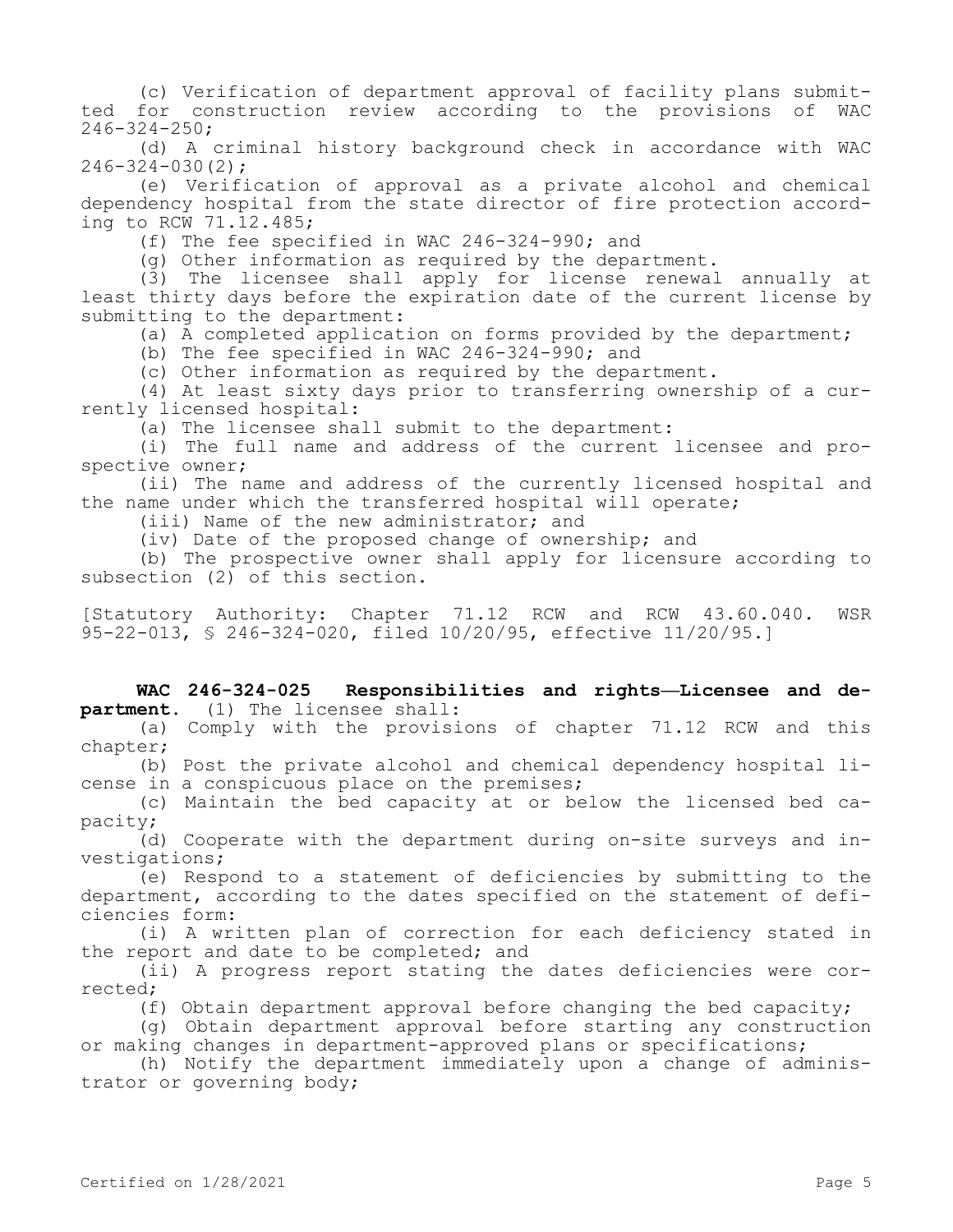(i) When assuming ownership of an existing hospital, maintain past and current clinical records, registers, indexes, and analyses of hospital services, according to state law and regulations; and

(j) Obtain department approval of a plan for storing and retrieving patient records and reports prior to ceasing operation as a hospital.

(2) An applicant or licensee may contest a disciplinary decision or action of the department according to the provisions of RCW 43.70.115, chapter 34.05 RCW and chapter 246-10 WAC.

(3) The department shall:

(a) Issue or renew a license when the applicant or licensee meets the requirements in chapter 71.12 RCW and this chapter;

(b) Conduct an on-site inspection of the hospital prior to granting an initial license;

(c) Conduct on-site inspections at any time to determine compliance with chapter 71.12 RCW and this chapter;

(d) Give the administrator a written statement of deficiencies of chapter 71.12 RCW and this chapter observed during on-site surveys and investigations; and

(e) Comply with RCW 43.70.115, chapter 34.05 RCW and chapter 246-10 WAC when denying, suspending, modifying, or revoking a hospital license.

(4) The department may deny, suspend, or revoke a private alcohol and chemical dependency hospital license if the department finds the applicant, licensee, its agents, officers, directors, or any person with any interest therein:

(a) Is unqualified or unable to operate or direct operation of the hospital according to chapter 71.12 RCW and this chapter;

(b) Makes a misrepresentation of, false statement of, or fails to disclose a material fact, to the department:

(i) In an application for licensure or renewal of licensure;

(ii) In any matter under department investigation; or

(iii) During an on-site survey or inspection;

(c) Obtains or attempts to obtain a license by fraudulent means or misrepresentation;

(d) Fails or refuses to comply with the requirements of chapter 71.12 RCW or this chapter;

(e) Compromises the health or safety of a patient;

(f) Has a record of a criminal or civil conviction for:

(i) Operating a health care or mental health care facility without a license;

(ii) Any crime involving physical harm to another individual; or

(iii) Any crime or disciplinary board final decision specified in RCW 43.43.830;

(g) Had a license to operate a health care or mental health care facility denied, suspended or revoked;

(h) Refuses to allow the department access to facilities or records, or fails to promptly produce for inspection any book, record, document or item requested by the department, or interferes with an on-site survey or investigation;

(i) Commits, permits, aids or abets the commission of an illegal act on the hospital premises;

(j) Demonstrates cruelty, abuse, negligence, assault or indifference to the welfare and well-being of a patient;

(k) Fails to take immediate appropriate corrective action in any instance of cruelty, assault, abuse, neglect, or indifference to the welfare of a patient;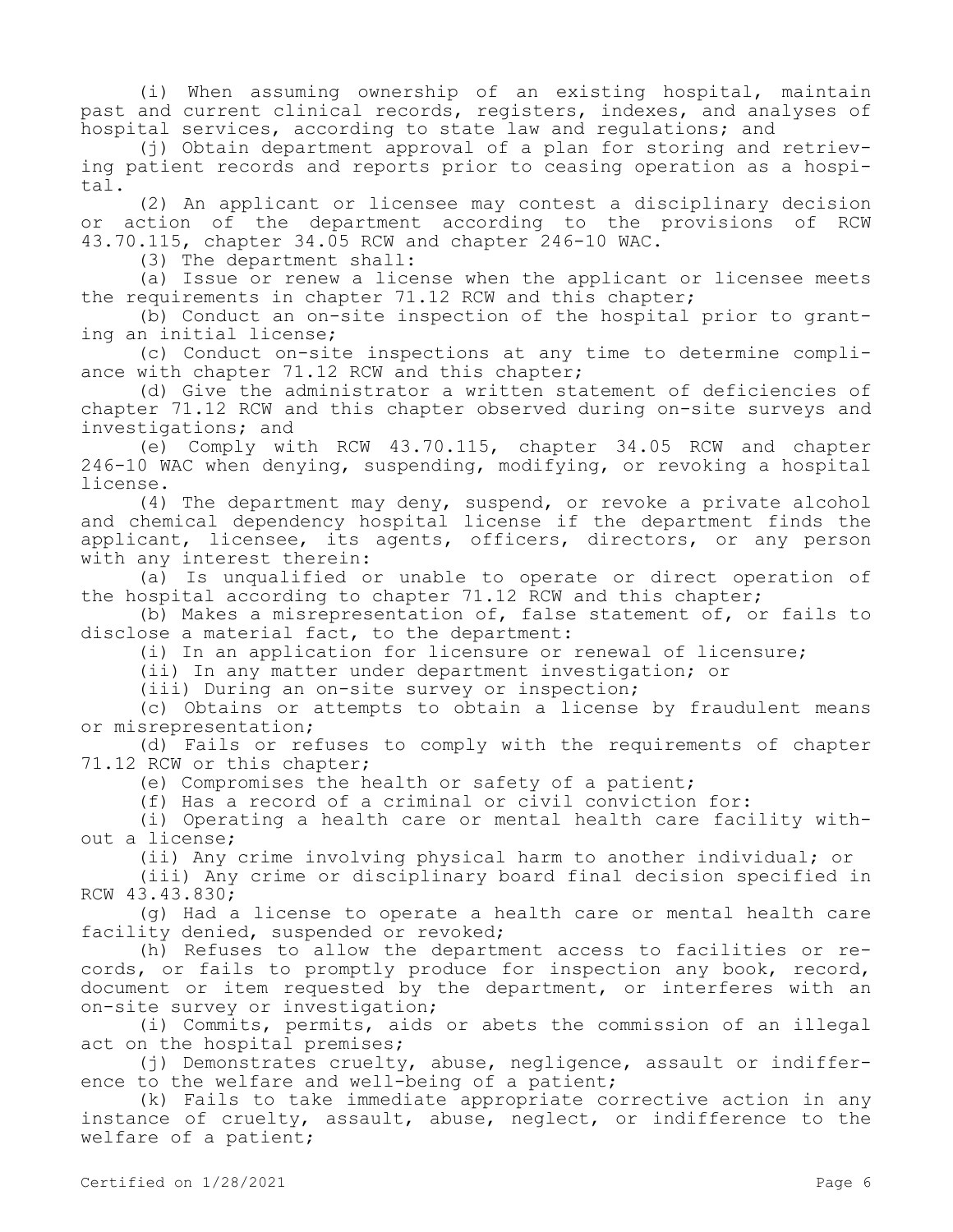(l) Misappropriates the property of a patient;

(m) Fails to exercise fiscal accountability and responsibility toward individual patients, the department, or the business community; or

(n) Retaliates against a staff person, patient or other individual for reporting suspected abuse or other alleged improprieties.

(5) The department may summarily suspend a license pending proceeding for revocation or other action if the department determines a deficiency is an imminent threat to a patient's health, safety or welfare.

[Statutory Authority: Chapter 71.12 RCW and RCW 43.60.040. WSR 95-22-013, § 246-324-025, filed 10/20/95, effective 11/20/95.]

**WAC 246-324-030 Criminal history, disclosure, and background inquiries.** (1) The licensee or license applicant shall require a disclosure statement as defined in RCW 43.43.834 for each prospective employee, volunteer, contractor, student, and any other individual associated with the hospital having direct contact with vulnerable adults as defined under RCW 43.43.830.

(2) The license applicant having direct contact with vulnerable adults shall obtain a Washington state patrol criminal history background disclosure statement and submit it to the department with the initial application for licensure.

(3) The licensee or license applicant shall:

(a) Require a Washington state patrol criminal history background inquiry, as specified in RCW 43.43.842(1), from the Washington state patrol or the department of social and health services for each:

(i) Staff person, student, and any other individual currently associated with the hospital having direct contact with vulnerable adults, when engaged on or since July 22, 1989; and

(ii) Prospective staff person, student, and individual applying for association with the hospital prior to allowing the individual direct contact with vulnerable adults, except as allowed by subsection (4) of this section;

(b) Inform each individual identified in (a) of this subsection of the requirement for a background inquiry;

(c) Require the individual to sign an acknowledgement statement that a background inquiry will be made;

(d) Verbally inform the individual of the background inquiry results within seventy-two hours of receipt; and

(e) Offer to provide a copy of the background inquiry results to the individual within ten days of receipt.

(4) The licensee may conditionally employ, contract with, accept as a volunteer or associate, an individual having direct contact with vulnerable adults pending a background inquiry, provided the licensee:

(a) Immediately obtains a disclosure statement from the individual; and

(b) Requests a background inquiry within three business days of the conditional acceptance of the individual.

(5) Except as provided in RCW 43.43.842 and in subsection (4) of this section, a licensee shall not hire or retain, directly or by contract, any individual having direct contact with vulnerable adults, if that individual has been:

(a) Convicted of a crime against individuals as defined in RCW 43.43.830;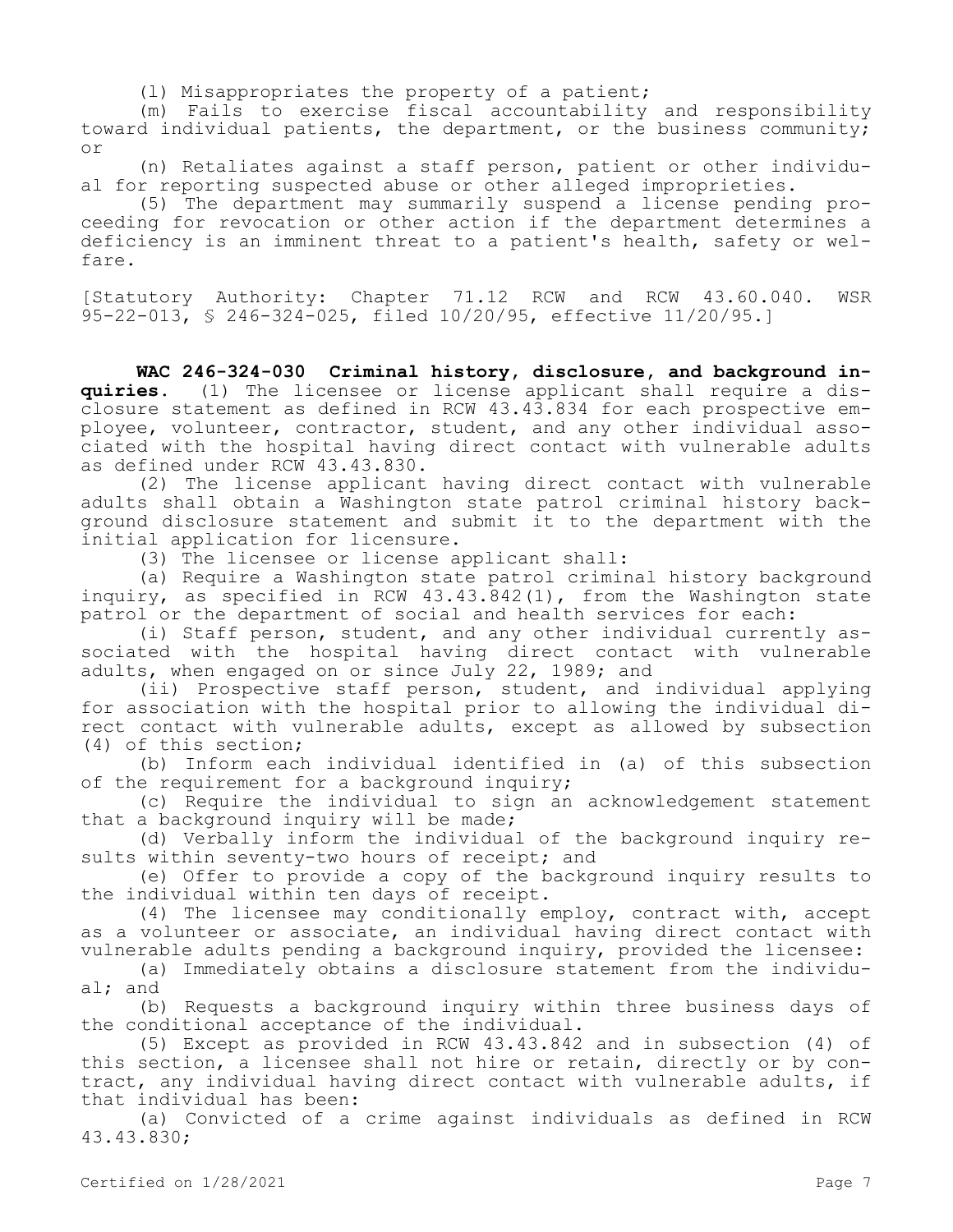(b) Convicted of a crime relating to financial exploitation as defined in RCW 43.43.830;

(c) Found in any disciplinary board final decision to have abused a vulnerable adult under RCW 43.43.830; or

(d) The subject in a protective proceeding under chapter 74.34 RCW.

(6) The licensee shall establish and implement procedures ensuring that all disclosure statements and background inquiry responses are:

(a) Maintained in a confidential and secure manner;

(b) Used for employment purposes only;

(c) Not disclosed to any individual except:

(i) The individual about whom the licensee made the disclosure or background inquiry;

(ii) Authorized state and federal employees; and

(iii) The Washington state patrol auditor; and

(d) Retained and available for department review:

(i) During the individual's employment or association with a facility; and

(ii) At least two years following termination of employment or association with a facility.

(7) The department shall:

(a) Review records required under this section;

(b) Investigate allegations of noncompliance with RCW 43.43.830 through 43.43.842, when necessary, in consultation with law enforcement personnel; and

(c) Use information collected under this section solely for the purpose of determining eligibility for licensure or relicensure as required under RCW 43.43.842.

(8) The department may require licensees to complete additional disclosure statements or background inquiries for an individual associated with the licensed hospital having direct contact with vulnerable adults if the department has reason to believe that offenses specified under RCW 43.43.830 have occurred since completion of the previous disclosure statement or background inquiry.

[Statutory Authority: Chapter 71.12 RCW and RCW 43.60.040. WSR 95-22-013, § 246-324-030, filed 10/20/95, effective 11/20/95.]

**WAC 246-324-035 Policies and procedures.** (1) The licensee shall develop and implement the following written policies and procedures consistent with this chapter and services provided:

(a) Criteria for admitting and retaining patients;

(b) Methods for assessing each patient's physical and mental health prior to admission;

(c) Providing or arranging for the care and treatment of patients;

(d) Assuring patient rights according to chapters 71.05 and 71.34 RCW, including posting those rights in a prominent place for the patients to read;

(e) Protecting against abuse and neglect and reporting suspected incidents according to the provisions of chapters 71.05, 71.34, 74.34 and 26.44 RCW;

(f) Fire and disaster plans, including:

(i) Accessing patient-occupied sleeping rooms, toilet rooms and bathrooms;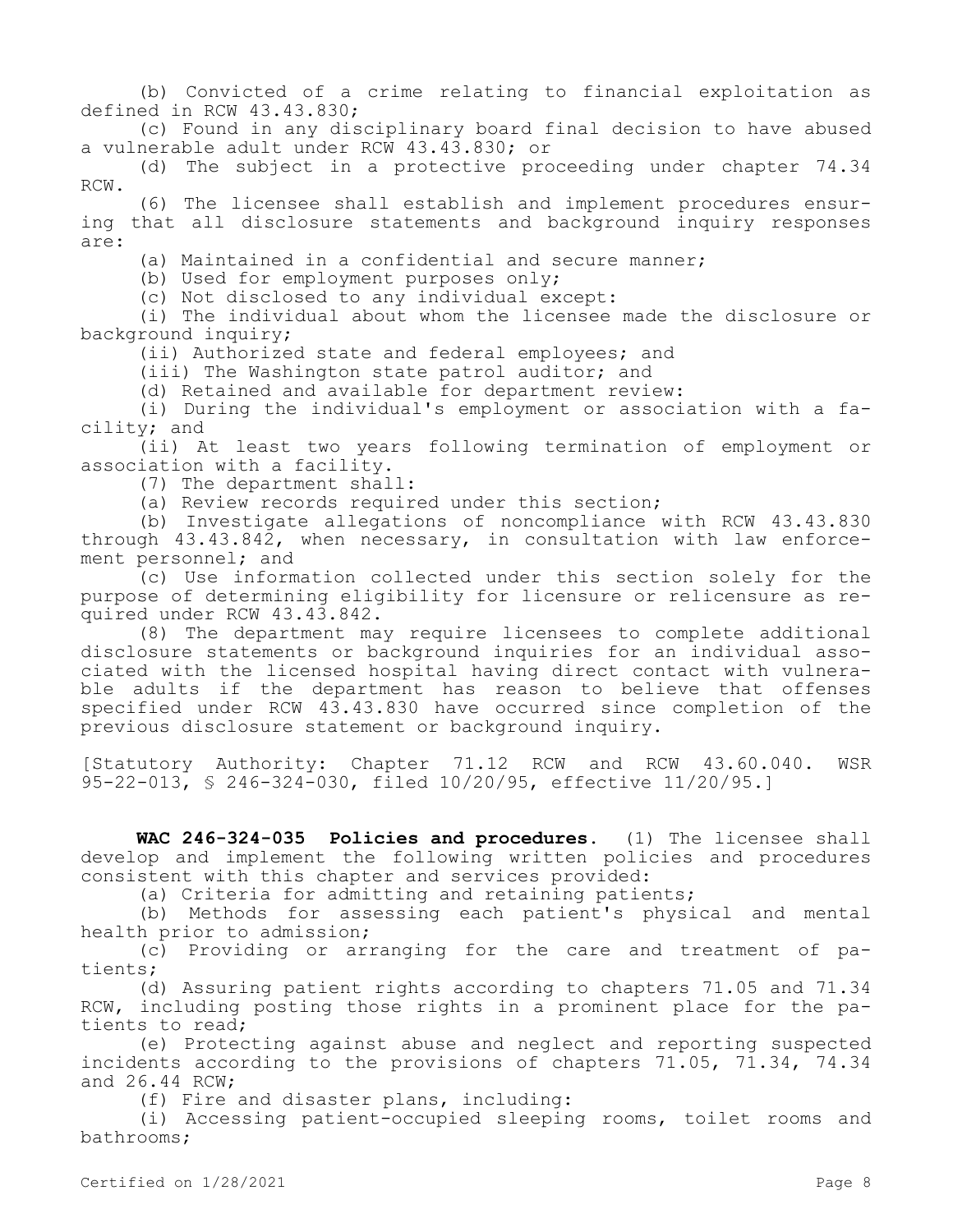(ii) Summoning internal or external resource agencies or persons, such as a poison center, fire department, and police;

(g) Emergency medical care, including:

(i) Physician orders;

(ii) Staff actions in the absence of a physician; and

(iii) Storing and accessing emergency supplies and equipment;

(h) Managing assaultive, self-destructive, or out-of-control behavior, including:

(i) Immediate actions and conduct; and

(ii) Documenting in the clinical record;

(i) Pharmacy and medication services consistent with WAC 246-324-210;

(i) Infection control as required by WAC 246-324-100;

(k) Staff actions upon:

(i) Patient elopement;

(ii) A serious change in a patient's condition, and immediately notifying family according to chapters 71.05 and 71.34 RCW;

(iii) Accidents or incidents potentially harmful or injurious to patients, and documentation in the clinical record; and

(iv) Patient death;

(l) Smoking on the hospital premises;

(m) Responsibility for patients' personal property, including recording any valuables left on deposit with the hospital;

(n) Allowing patients to work on the premises, according to WAC 246-324-180;

(o) Maintenance and housekeeping functions, including schedules;

(p) Cleaning, inspecting, repairing and calibrating electrical, biomedical and therapeutic equipment, and documenting actions;

(q) Transporting patients for:

(i) Diagnostic or treatment activities;

(ii) Hospital connected business and programs; and

(iii) Medical care services not provided by the hospital;

(r) Transferring patients to other health care facilities or agencies;

(s) Obtaining and retaining criminal history background checks and disclosure statements consistent with WAC 246-324-030;

(t) Research involving patients;

(u) Clinical records consistent with WAC 246-324-200, the Uniform Medical Records Act, chapter 70.02 RCW and Title 42 C.F.R., chapter 1, Part 2, 10/1/89;

(v) Food service consistent with chapter 246-215 WAC and WAC 246-324-230.

(2) The licensee shall review and update the policies and procedures annually or more often as needed.

[Statutory Authority: Chapter 71.12 RCW and RCW 43.60.040. WSR 95-22-013, § 246-324-035, filed 10/20/95, effective 11/20/95.]

**WAC 246-324-040 Governing body and administration.** The governing body shall:

(1) Adopt written policies concerning the purposes, operation and maintenance of the hospital, and the safety, care and treatment of patients;

(2) Provide staff, facilities, equipment, supplies and services to meet the needs of patients within the purposes of the hospital;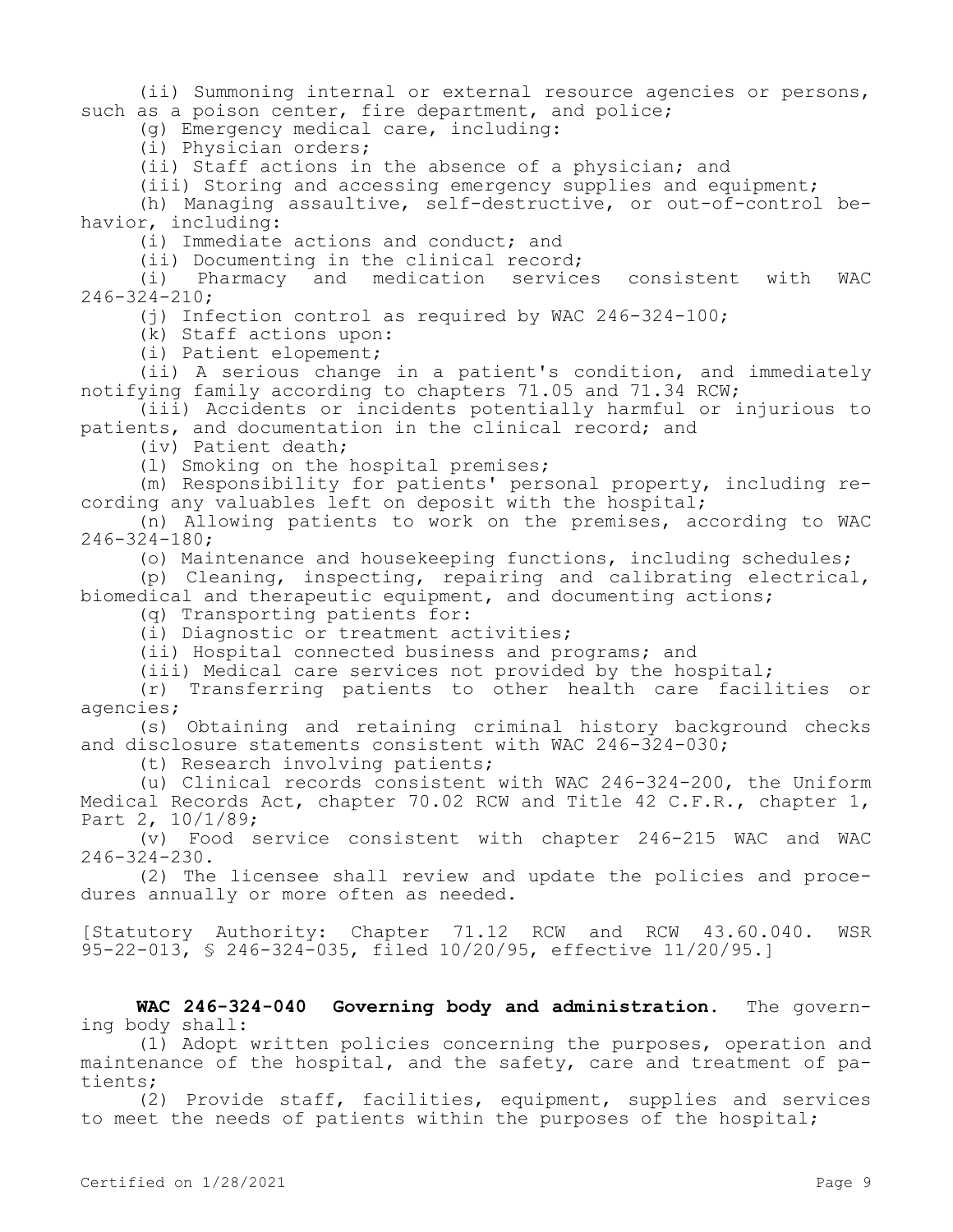(3) Establish and maintain a current written organizational plan delineating positions, responsibilities, authorities, and relationships of positions within the hospital;

(4) Appoint an administrator responsible for implementing the policies adopted by the governing body;

(5) Appoint a physician as medical director responsible for directing and supervising medical treatment and patient care twenty-four hours per day;

(6) Maintain an organized professional staff accountable to the governing body;

(7) Appoint and periodically reappoint the professional staff;

(8) Require and approve professional staff bylaws and rules concerning, at a minimum:

(a) Organization of the professional staff;

- (b) Delineation of privileges;
- (c) Requirements for membership;
- (d) Specific mechanisms for appointing and reappointing members;
- (e) Granting, renewing and revising clinical privileges;
- (f) Self-government;
- (g) Required functions;
- (h) Accountability to the governing body; and

(i) Mechanisms to monitor and evaluate quality of care and clinical performance; and

(9) Require that each person admitted to the hospital is under the care of a professional staff member with clinical privileges.

[Statutory Authority: Chapter 71.12 RCW and RCW 43.60.040. WSR 95-22-013, § 246-324-040, filed 10/20/95, effective 11/20/95.]

## **WAC 246-324-050 Staff.** The licensee shall:

- (1) Employ sufficient, qualified staff to:
- (a) Provide adequate patient services;
- (b) Maintain the hospital free of safety hazards; and
- (c) Implement fire and disaster plans.

(2) Develop and maintain a written job description for the administrator and each staff position;

(3) Maintain evidence of appropriate qualifications and current credentials prior to hiring, or granting or renewing clinical privileges or association of any health care professional;

(4) Verify work references prior to hiring staff;

(5) Assure all patient-care staff including those transporting patients and supervising patient activities, except licensed staff whose professional training exceeds first-responder training, have within thirty days of employment:

(a) Current cardiopulmonary resuscitation cards from instructors certified by the American Red Cross, American Heart Association, United States Bureau of Mines, or Washington state department of labor and industries; and

(b) Current first-aid cards from instructors certified as in (a) of this subsection.

(6) Provide and document orientation and appropriate training for all staff, including:

(a) Organization of the hospital;

(b) Physical layout of hospital, including buildings, departments, exits, and services;

(c) Fire and disaster plans, including monthly drills;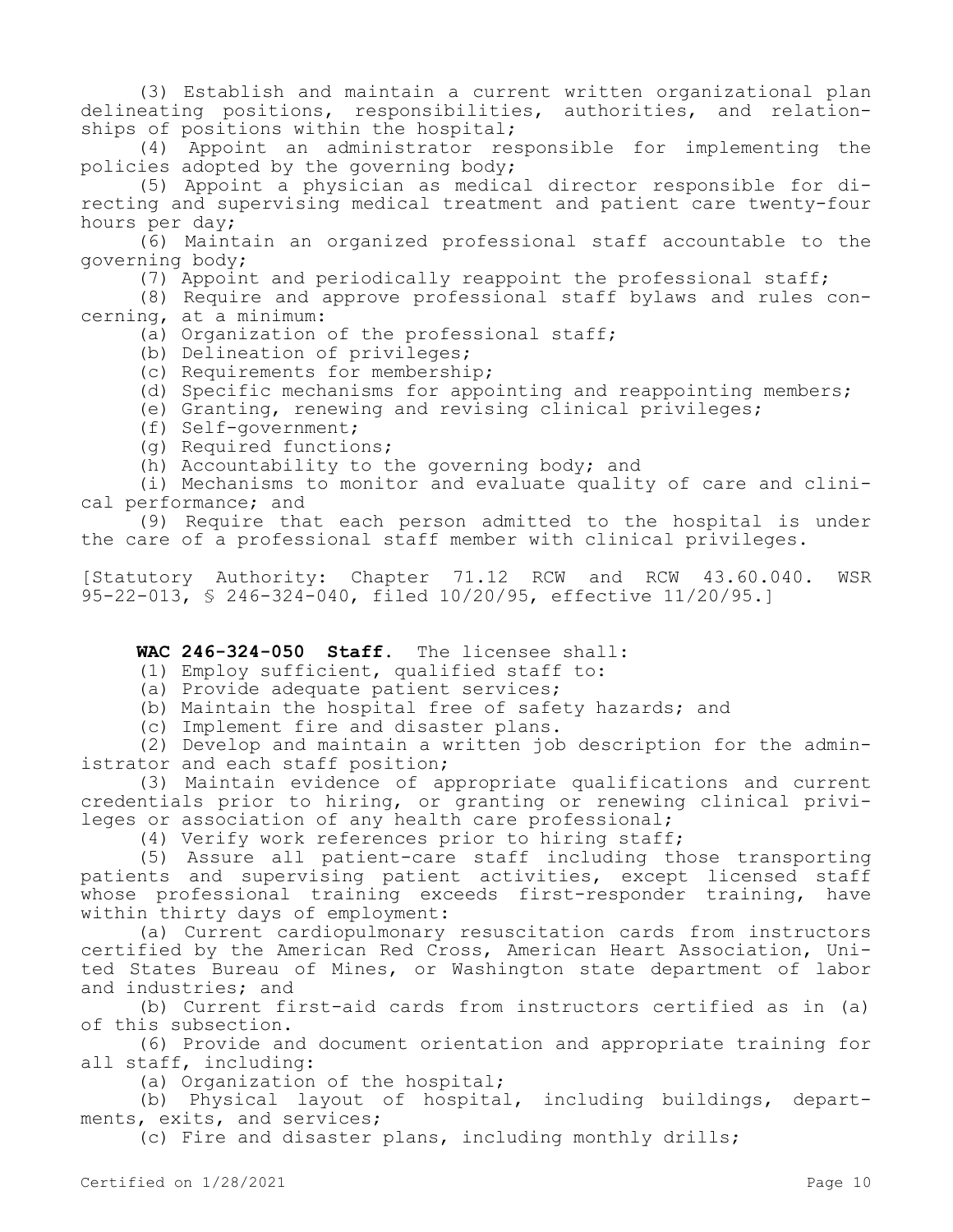(d) Infection control;

(e) Specific duties and responsibilities;

(f) Policies, procedures, and equipment necessary to perform duties;

(g) Patient rights according to chapters 71.05 and 71.34 RCW and patient abuse;

(h) Managing patient behavior; and

(i) Appropriate training for expected duties.

(7) Make available an ongoing, documented, in-service education program including, but not limited to:

(a) For each staff person, training to maintain and update competencies needed to perform assigned duties and responsibilities; and

(b) For patient care staff, in addition to (a) of this subsection, the following training:

(i) Methods of patient care;

(ii) Using the least restrictive alternatives;

(iii) Managing assaultive and self-destructive behavior;

(iv) Patient rights pursuant to chapters 71.05 and 71.34 RCW;

(v) Special needs of the patient population, such as children, minorities, elderly, and individuals with disabilities;

(vi) Cardiopulmonary resuscitation; and

(vii) First-aid training.

(8) When volunteer services are used within the hospital:

(a) Designate a qualified employee to be responsible for volunteer services;

(b) Provide and document orientation and training according to subsections (6) and (7) of this section for each volunteer; and

(c) Provide supervision and periodic written evaluations of each volunteer working directly with patients.

(9) In addition to following WISHA requirements, protect patients from tuberculosis by requiring each staff person to have upon employment or starting service, and each year thereafter during the individual's association with the hospital:

(a) A tuberculin skin test by the Mantoux method, unless the staff person:

(i) Documents a previous positive Mantoux skin test, which is ten or more millimeters of induration read at forty-eight to seventy-two hours;

(ii) Documents meeting the requirements of this subsection within the six months preceding the date of employment; or

(iii) Provides a written waiver from the department or authorized local health department stating the Mantoux skin test presents a hazard to the staff person's health.

(b) A second test one to three weeks after a negative Mantoux skin test for staff thirty-five years of age or older; and

(c) A chest X-ray within seven days of any positive Mantoux skin test.

(10) Report positive chest X-rays to the appropriate public health authority, and follow precautions ordered by a physician or public health authority;

(11) Restrict a staff person's contact with patients when the staff person has a known communicable disease in the infectious stage which is likely to be spread in the hospital setting or by casual contact; and

(12) Maintain a record on the hospital premises for each staff person, during employment and for two years following termination of employment including, but not limited to: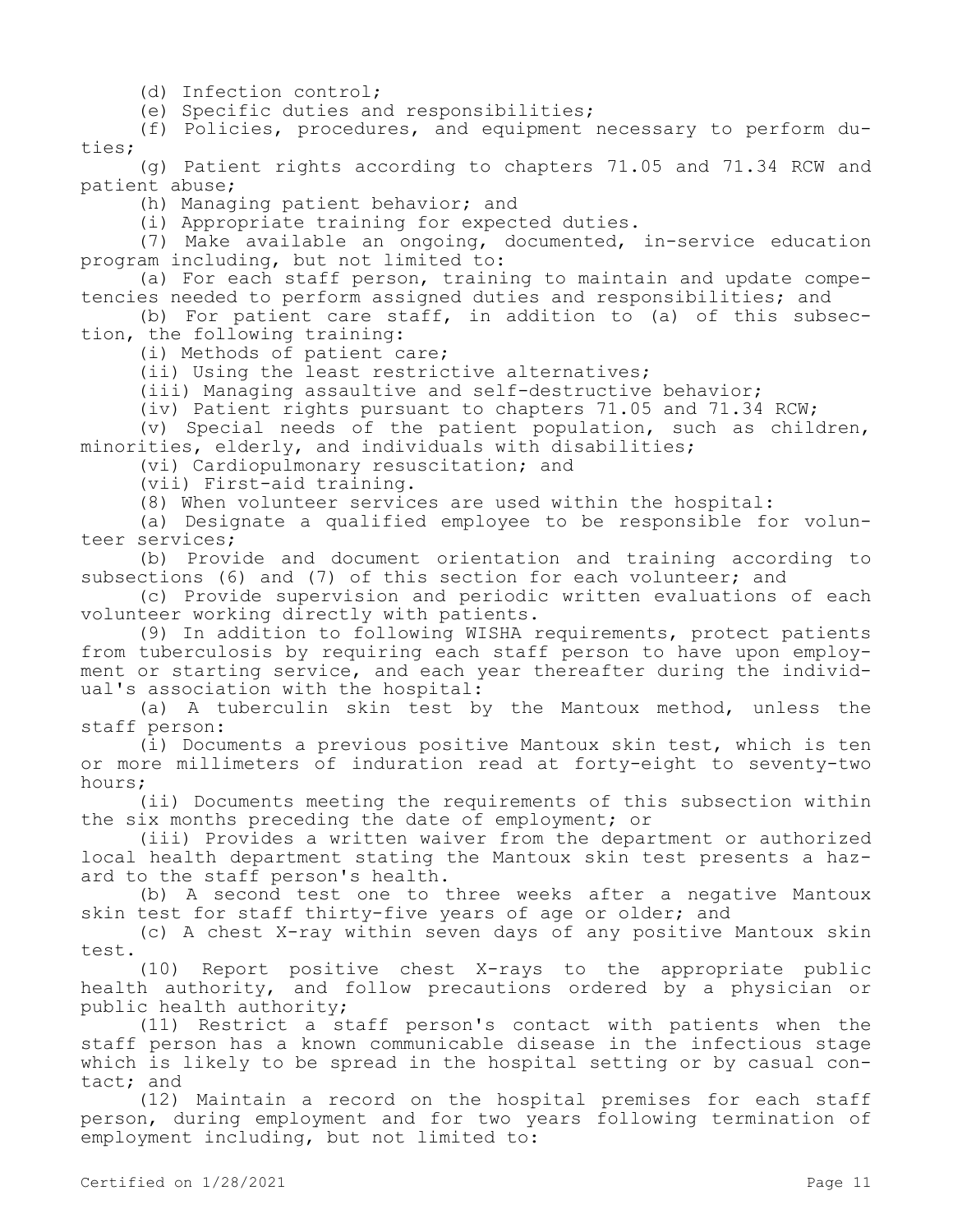(a) An employment application;

(b) Verification of required education, training and credentials;

(c) Documentation of contacting work references as required by subsection (4) of this section;

(d) Criminal history disclosure and background checks as required in WAC 246-324-030;

(e) Verification of current cardiopulmonary resuscitation and first aid;

(f) Tuberculin test results, reports of X-ray findings, exceptions, physician or public health official orders, and waivers; and (g) Annual performance evaluations.

[Statutory Authority: RCW 18.19.050, 18.29.130, 18.29.210, 18.34.120, 18.46.060, 18.55.095, 18.84.040, 18.88B.060, 18.89.050, 18.130.050, 18.138.070, 18.155.040, 18.200.050, 18.205.060, 18.215.040, 18.138.070, 18.155.040, 18.200.050, 18.205.060, 18.215.040,<br>18.230.040, 18.240.050, 18.250.020, 18.290.020, 18.360.030, 18.360.070, 70.41.030, 70.230.020, 71.12.670, and 18.108.085. WSR 21-02-002, § 246-324-050, filed 12/23/20, effective 1/23/21. Statutory Authority: Chapter 71.12 RCW and RCW 43.60.040. WSR 95-22-013, § 246-324-050, filed 10/20/95, effective 11/20/95.]

**WAC 246-324-100 Infection control.** The licensee shall:

(1) Establish and implement an effective hospital-wide infection control program, which includes at a minimum:

(a) Written policies and procedures describing:

(i) Types of surveillance used to monitor rates of nosocomial infections;

(ii) Systems to collect and analyze data; and

(iii) Activities to prevent and control infections;

(b) A review process, using definitions and criteria established by the infection control committee, to determine if staff and patient infections are nosocomial;

(c) A system for reporting communicable diseases consistent with chapter 246-100 WAC, Communicable and certain other diseases;

(d) A procedure for reviewing and approving infection control aspects of policies and procedures used in each area of the hospital;

(e) A procedure to monitor the physical environment of the hospital for situations which may contribute to the spread of infectious diseases;

(f) Provisions for:

(i) Providing consultation regarding patient care practices, equipment and supplies which may influence the risk of infection;

(ii) Providing consultation regarding appropriate procedures and products for cleaning, disinfecting and sterilizing;

(iii) Providing infection control information for orientation and in-service education for staff providing direct patient care;

(iv) Making recommendations, consistent with federal, state, and local laws and rules, for methods of safe and sanitary disposal of:

(A) Sewage;

(B) Solid and liquid wastes; and

(C) Infectious wastes including safe management of sharps;

(g) Identifying specific precautions to prevent transmission of infections; and

(h) Coordinating employee activities to control exposure and transmission of infections to or from employees and others performing patient services;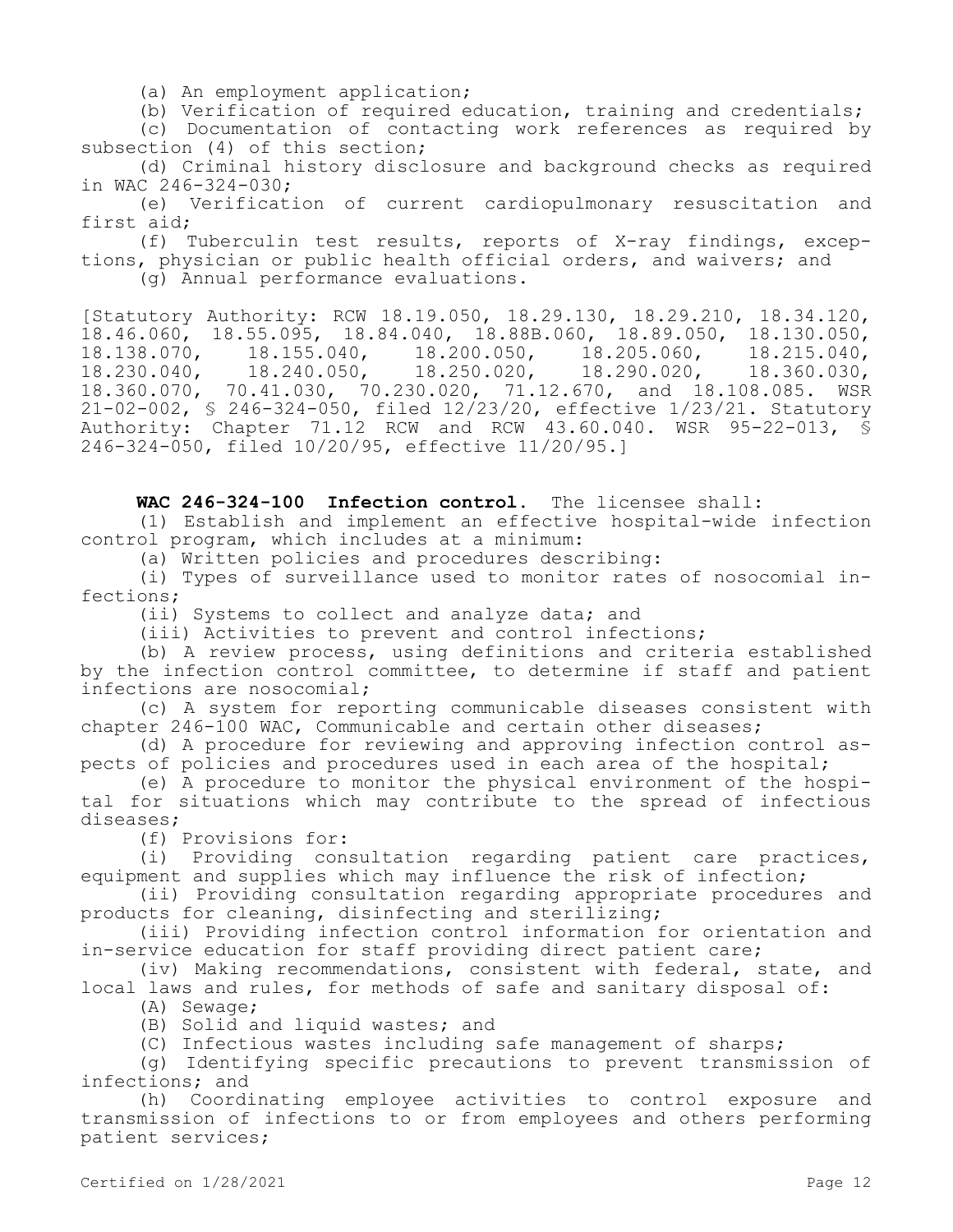(2) Assign one or more individuals to manage the infection control program with documented qualifications related to infection surveillance, prevention, and control, including:

(a) Education;

(b) Training;

(c) Certification; or

(d) Supervised experience;

(3) Designate an infection control committee, comprised of the individual or individuals assigned to manage the program and multidisciplinary representatives from the professional staff, nursing staff and administrative staff, to:

(a) Oversee the program;

(b) Develop a committee-approved description of the program, including surveillance, prevention, and control activities;

(c) Delegate authority, approved in writing by administrative and professional staff, to institute surveillance, prevention, and control measures when there is reason to believe any patient or staff may be at risk of infection;

(d) Meet at regularly scheduled intervals, at least quarterly;

(e) Maintain written minutes and reports of findings presented during committee meetings; and

(f) Develop a method for forwarding recommendations to the professional staff, nursing, administration, and other committees and departments as appropriate.

[Statutory Authority: Chapter 71.12 RCW and RCW 43.60.040. WSR 95-22-013, § 246-324-100, filed 10/20/95, effective 11/20/95.]

### **WAC 246-324-120 Physical environment.** The licensee shall:

(1) Provide a safe and clean environment for patients, staff and visitors;

(2) Provide ready access and equipment to accommodate individuals with physical and mental disabilities;

(3) Provide adequate lighting in all areas;

(4) Provide natural or mechanical ventilation sufficient to remove odors, smoke, excessive heat and condensation from all habitable rooms;

(5) Provide a heating system operated and maintained to sustain a comfortable, healthful temperature in all habitable rooms;

(6) Provide an adequate supply of hot and cold running water under pressure meeting the standards in chapters 246-290 and 246-291 WAC, with:

(a) Devices to prevent backflow into the potable water supply system; and

(b) Water temperature not exceeding 120°F automatically regulated at all plumbing fixtures used by patients;

(7) Implement current, written policies, procedures, and schedules for maintenance and housekeeping functions;

(8) Provide housekeeping and service facilities on each floor of the hospital including:

(a) One or more service sinks, designed for filling and emptying mop buckets;

(b) Housekeeping closets:

(i) Equipped with shelving;

(ii) Ventilated to the out-of-doors; and

(iii) Kept locked; and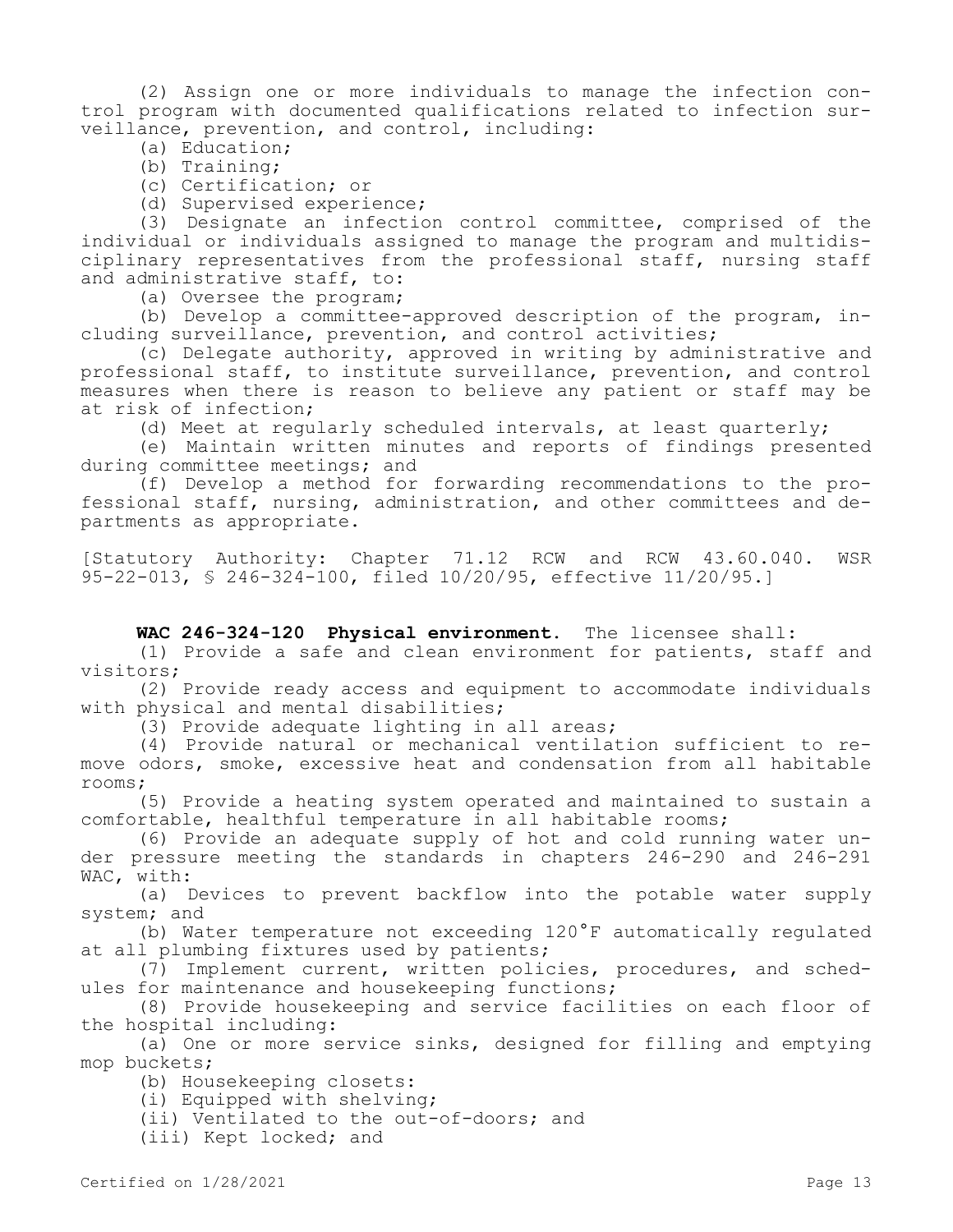(c) A utility service area designed and equipped for washing, disinfecting, storing, and housing medical and nursing supplies and equipment; and

(9) Provide equipment and facilities to collect and dispose of all sewage, garbage, refuse and liquid waste in a safe and sanitary manner.

[Statutory Authority: Chapter 71.12 RCW and RCW 43.60.040. WSR 95-22-013, § 246-324-120, filed 10/20/95, effective 11/20/95.]

**WAC 246-324-140 Patient living areas.** The licensee shall:

(1) Provide patient sleeping rooms with:

(a) A minimum of eighty square feet of useable floor space in a single bedroom;

(b) A minimum of seventy square feet of useable floor space per bed in a multipatient room;

(c) A minimum ceiling height of seven feet six inches over the required floor area;

(d) A maximum capacity of four patients;

(e) A floor elevation no lower than three feet six inches below grade, with grade extending horizontally ten or more feet from the building;

(f) Direct access to and from a corridor, common-use activity room, or other common-use area;

(g) A clear window area on an outside wall equal to or greater than one-tenth the floor area with a minimum of ten square feet;

(h) Sufficient room furnishings maintained in safe and clean condition including:

(i) A bed for each patient at least thirty-six inches wide or appropriate to the special needs and size of the patient;

(ii) A cleanable, firm mattress; and

(iii) A cleanable or disposable pillow;

(i) At least three feet between beds, and adequate space between furnishings to allow easy entrance, exit, and traffic flow within the room;

(j) A means to assure patient privacy when appropriate;

(2) Provide, in addition to the requirements in subsection (1) of this section, when security rooms are used:

(a) Security windows appropriate to the area and program;

(b) Furnishings, equipment and design for maximum safety and security;

(c) Shielded and tamper-resistant lighting fixtures and electrical outlets;

(d) A door lockable from the outside;

(e) Provisions for authorized staff to observe occupants;

(3) Provide an enclosed space within the patient sleeping room, or nearby, suitable for each patient to hang garments, and store clothing and personal belongings;

(4) Provide secure storage for each patient's valuables in the patient sleeping room or conveniently available elsewhere in the hospital;

(5) Provide a dining area for patients in a community setting with furnishings appropriate for dining;

(6) Provide and maintain a safe area or areas for patient recreation and physical activity equal to or greater than twenty square feet for each licensed bed space;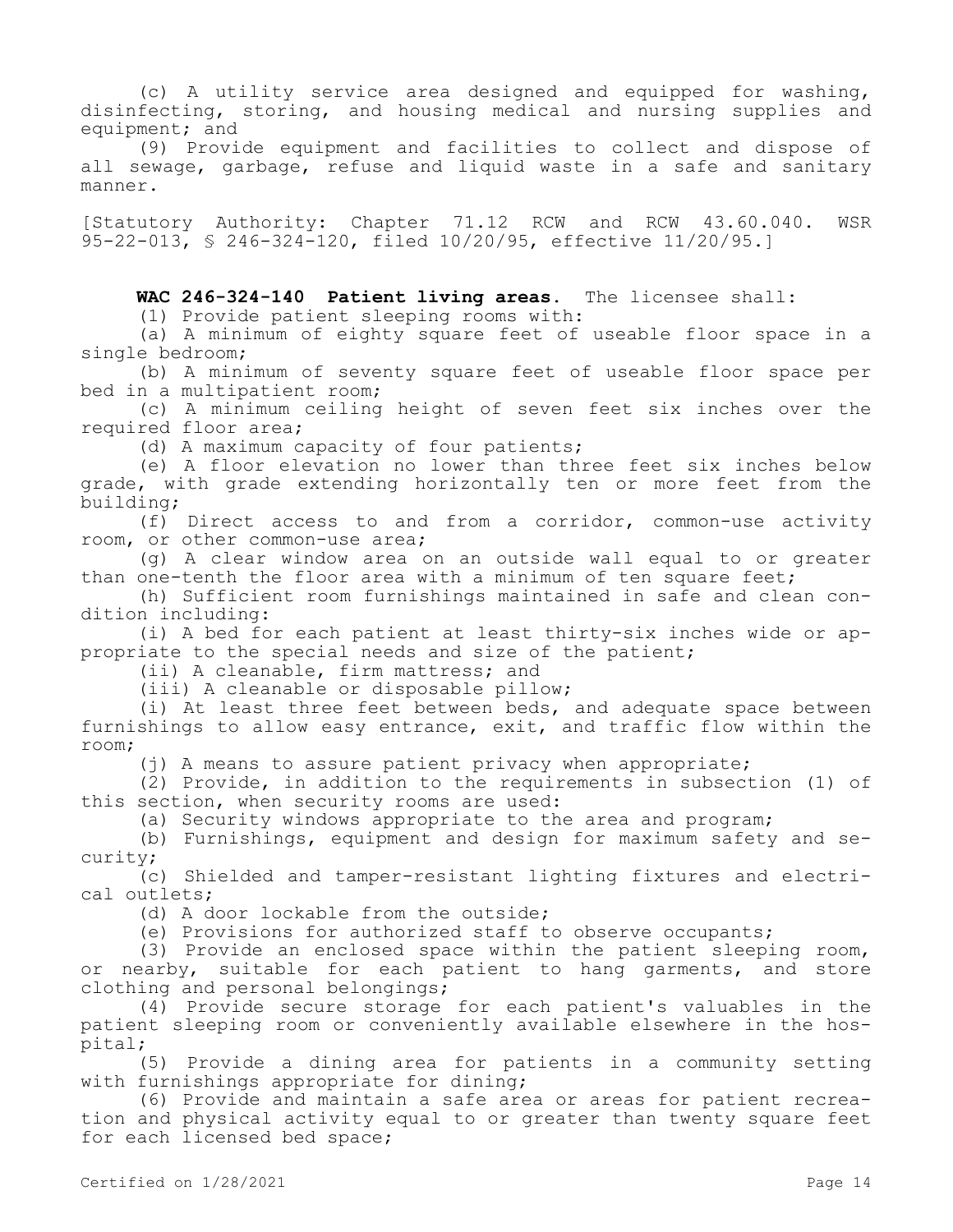(7) Provide a visiting area allowing privacy for patients and visitors;

(8) Provide a readily available telephone for patients to make and receive confidential calls; and

(9) Provide a "nonpay" telephone or equivalent communication device readily accessible on each patient occupied floor for emergency use.

[Statutory Authority: Chapter 71.12 RCW and RCW 43.60.040. WSR 95-22-013, § 246-324-140, filed 10/20/95, effective 11/20/95.]

**WAC 246-324-150 Clinical facilities.** The licensee shall provide:

(1) An adequate number of counseling or treatment rooms for group or individual therapy programs with reasonable sound-proofing to maintain confidentiality;

(2) One or more physical examination rooms, with or without an exterior window, equipped with:

- (a) An examination table;
- (b) Examination light;

(c) Storage for medical supplies and equipment; and

(d) A readily accessible handwashing sink, soap dispenser, and acceptable single-use hand-drying device; and

(3) Secure areas to properly store and handle medical supplies and medications.

[Statutory Authority: Chapter 71.12 RCW and RCW 43.60.040. WSR 95-22-013, § 246-324-150, filed 10/20/95, effective 11/20/95.]

**WAC 246-324-160 Bathrooms, toilet rooms and handwashing sinks.**  The licensee shall provide:

(1) One toilet, handwashing sink and bathing fixture for each six patients, or fraction thereof, on each patient-occupied floor of the hospital, with:

(a) Provisions for privacy during toileting, bathing, showering, and dressing;

(b) Separate toilet rooms for each sex if the toilet room contains more than one toilet;

(c) Separate bathrooms for each sex if the bathroom contains more than one bathing fixture; and

(d) One or more grab bars at each toilet and bathing fixture appropriate to the needs of patients;

(2) Toilet rooms and bathrooms directly accessible from patient rooms or corridors, without passing through any kitchen, pantry, food preparation, food storage, or dish-washing area or from one bedroom through another bedroom.

[Statutory Authority: Chapter 71.12 RCW and RCW 43.60.040. WSR 95-22-013, § 246-324-160, filed 10/20/95, effective 11/20/95.]

**WAC 246-324-170 Patient care services.** (1) The licensee shall: (a) Provide an initial physical and dependency assessment by a physician, advanced registered nurse practitioner, or physician assistant;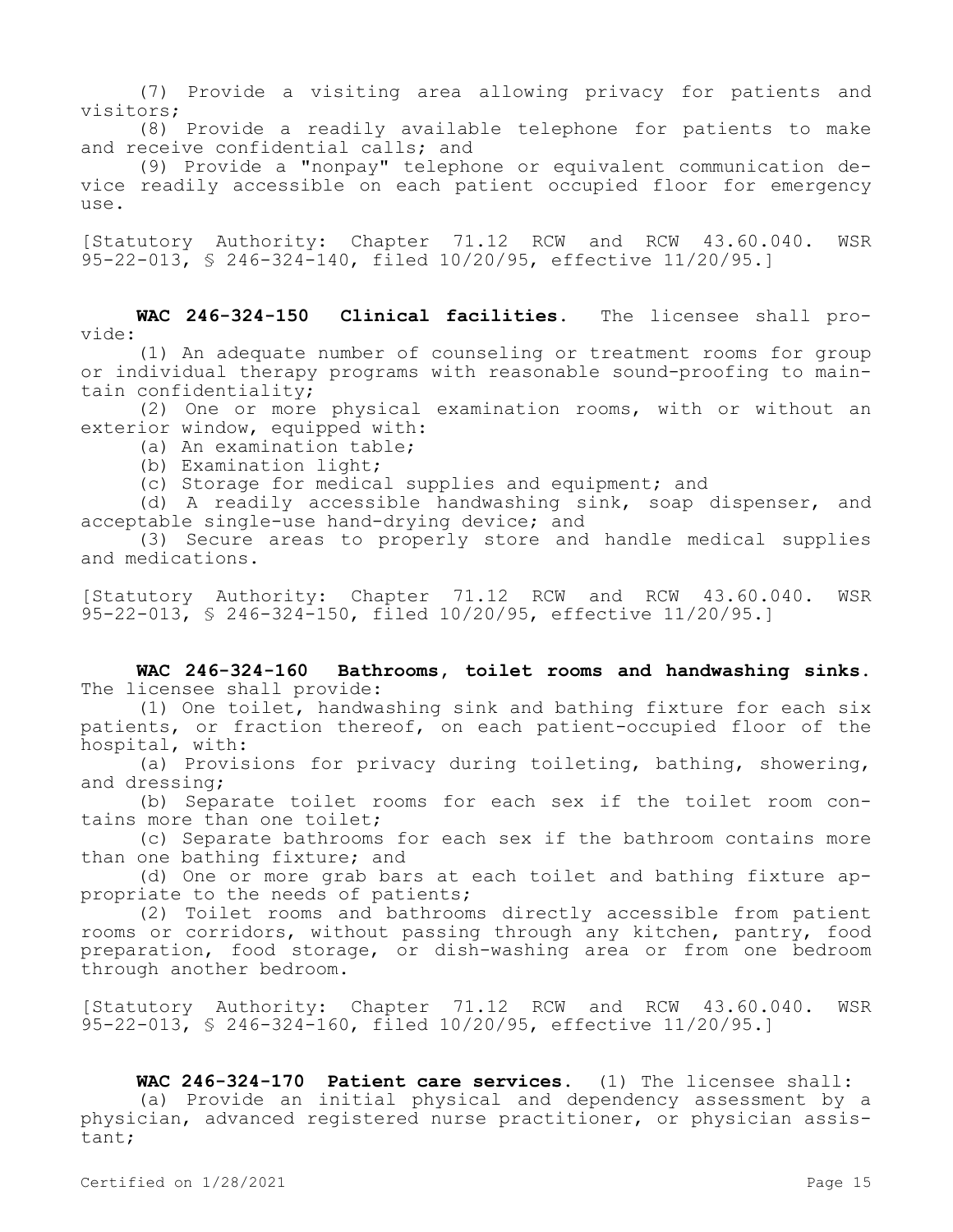(b) Admit only those patients for whom the hospital is qualified by staff, services and equipment to give adequate care; and

(c) Provide appropriate transfer and acceptance of a patient needing medical care services not provided by the hospital, by:

(i) Transferring relevant data with the patient;

(ii) Obtaining written or verbal approval by the receiving facility prior to transfer; and

(iii) Immediately notifying the patient's family.

(2) The licensee shall provide medical supervision and treatment, transfer, and discharge planning for each patient admitted or retained, including but not limited to:

(a) Admittance by a member of the medical staff as defined by the staff bylaws;

(b) An initial treatment plan upon admission incorporating any advanced directives of the patient;

(c) A physical examination and medical history completed and recorded by a physician, advanced registered nurse practitioner, or physician assistant within twenty-four hours following admission, unless the patient had a physical examination and medical history completed within fourteen days prior to admission, and the information is recorded in the clinical record;

(d) A comprehensive treatment plan developed within seventy-two hours following admission:

(i) Developed by a multidisciplinary treatment team with input, when appropriate, by the patient, family, and other agencies;

(ii) Reviewed and modified by a chemical dependency counselor as indicated by the patient's clinical condition;

(iii) Interpreted to personnel, staff, patient, and, when possible and appropriate, to family; and

(iv) Implemented by persons designated in the plan;

(e) Physician orders for drug prescriptions, medical treatments and discharge;

(f) Current written policies and orders signed by a physician to guide the action of personnel when medical emergencies or threat to life arise and a physician is not present;

(g) A discharge plan including a review of the patient's hospitalization, condition upon discharge, and recommendations for followup and continuing care;

(h) Patient education pertaining to the patient's dependency, prescribed medications, and health maintenance; and

(i) Referrals to appropriate resources and community services during and after hospitalization.

(3) The licensee shall provide, or arrange for, diagnostic and therapeutic services prescribed by the attending professional staff, including:

(a) Medical services, including:

(i) A physician on call at all times;

(ii) Provisions for emergency medical services when needed; and

(iii) Participation of a multidisciplinary treatment team;

(b) Nursing services, including:

(i) A registered nurse, employed full time, responsible for nursing services twenty-four hours per day;

(ii) One or more registered nurses on duty at all times to supervise nursing care;

(c) Chemical dependency counseling services, directed and supervised by a chemical dependency counselor, responsible for:

(i) A twenty-four-hour per day chemical dependency program; and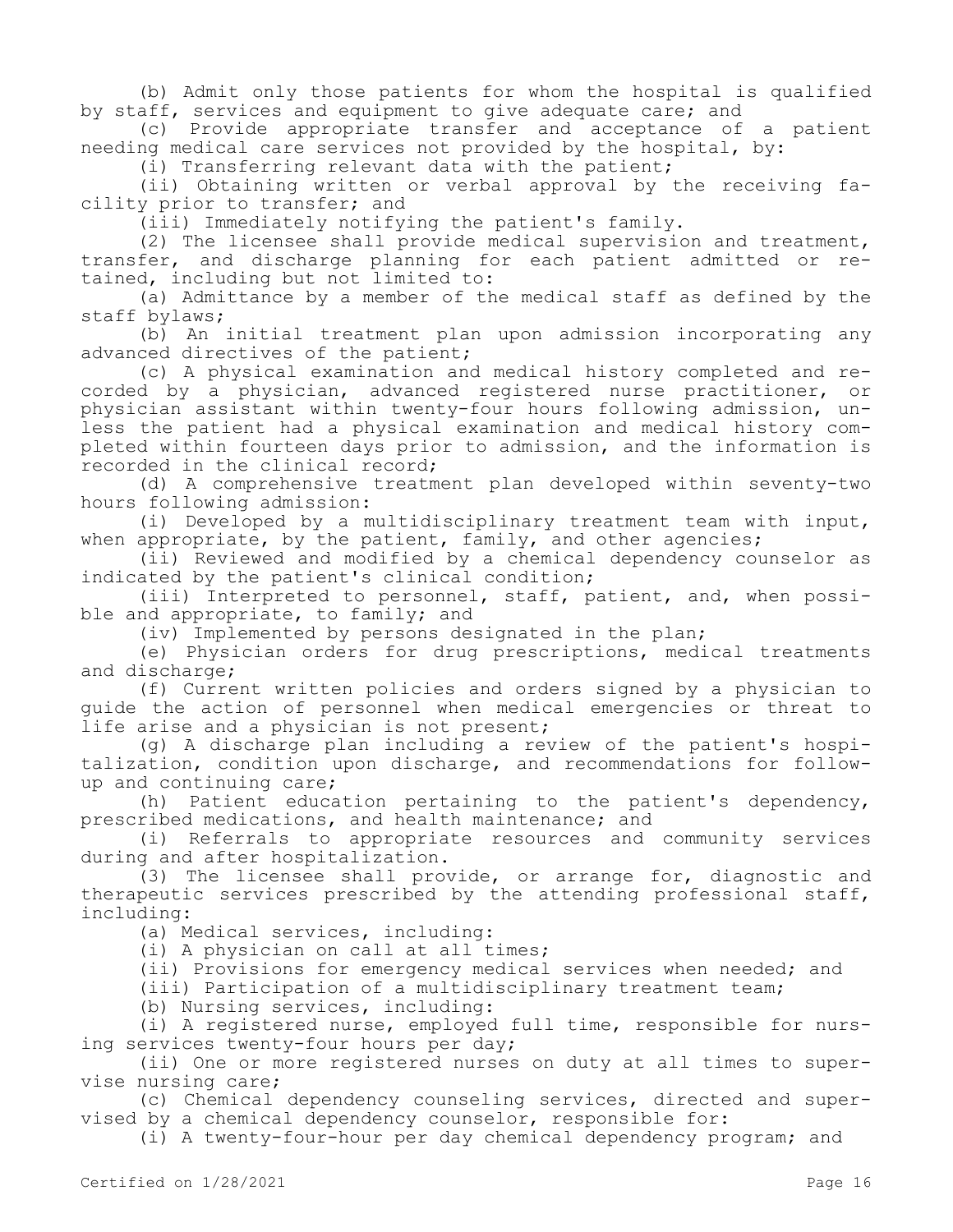(ii) Patient education on chemical dependency; and

(d) Special services, within the hospital or contracted outside the hospital, as specified in the comprehensive treatment plan.

[Statutory Authority: Chapter 71.12 RCW and RCW 43.60.040. WSR 95-22-013, § 246-324-170, filed 10/20/95, effective 11/20/95.]

**WAC 246-324-180 Patient safety.** (1) The licensee shall provide adequate emergency supplies and equipment, including airways, bag resuscitators, intravenous fluids, oxygen, sterile supplies, and other equipment identified in the policies and procedures, easily accessible to patient-care staff;

(2) When research is proposed or conducted involving patients, the licensee shall:

(a) Document an initial and continuing review process by a multidisciplinary treatment team;

(b) Require approval by the patient prior to participation;

(c) Allow the patient to discontinue participation at any time; and

(d) Ensure policies and procedures are in accordance with Title 42 Code of Federal Regulations, chapter 1, Part 2, 10/1/89 edition.

(3) The licensee shall prohibit the use of any patient for basic maintenance of the hospital or equipment, housekeeping, or food service in compliance with the Federal Fair Labor Standards Act, 29 U.S.C., paragraph 203 et al., and 29 C.F.R., section 525 et al., except:

(a) Cleaning or maintaining the patient's private living area, or performing personal housekeeping chores; or

(b) Performing therapeutic activities:

(i) Included in and appropriate to the comprehensive treatment plan;

(ii) As agreed to with the patient;

(iii) Documented as part of the treatment program; and

(iv) Appropriate to the age, physical, and mental condition of the patient.

(4) The licensee shall assure the safety and comfort of patients when construction work occurs in or near occupied areas.

[Statutory Authority: Chapter 71.12 RCW and RCW 43.60.040. WSR 95-22-013, § 246-324-180, filed 10/20/95, effective 11/20/95.]

**WAC 246-324-190 Provisions for patients with tuberculosis.** A licensee providing inpatient services for patients with suspected or known infectious tuberculosis shall:

(1) Design patient rooms with:

(a) Ventilation to maintain a negative pressure condition in each patient room relative to adjacent spaces, except bath and toilet areas, with:

(i) Air movement or exhaust from the patient room to the out-ofdoors with the exhaust grille located over the head of the bed;

(ii) Exhaust at the rate of six air changes per hour; and

(iii) Make-up or supply air from adjacent ventilated spaces for four or less air changes per hour, and tempered outside air for two or more air changes per hour;

(iv) Ultraviolet generator irradiation as follows: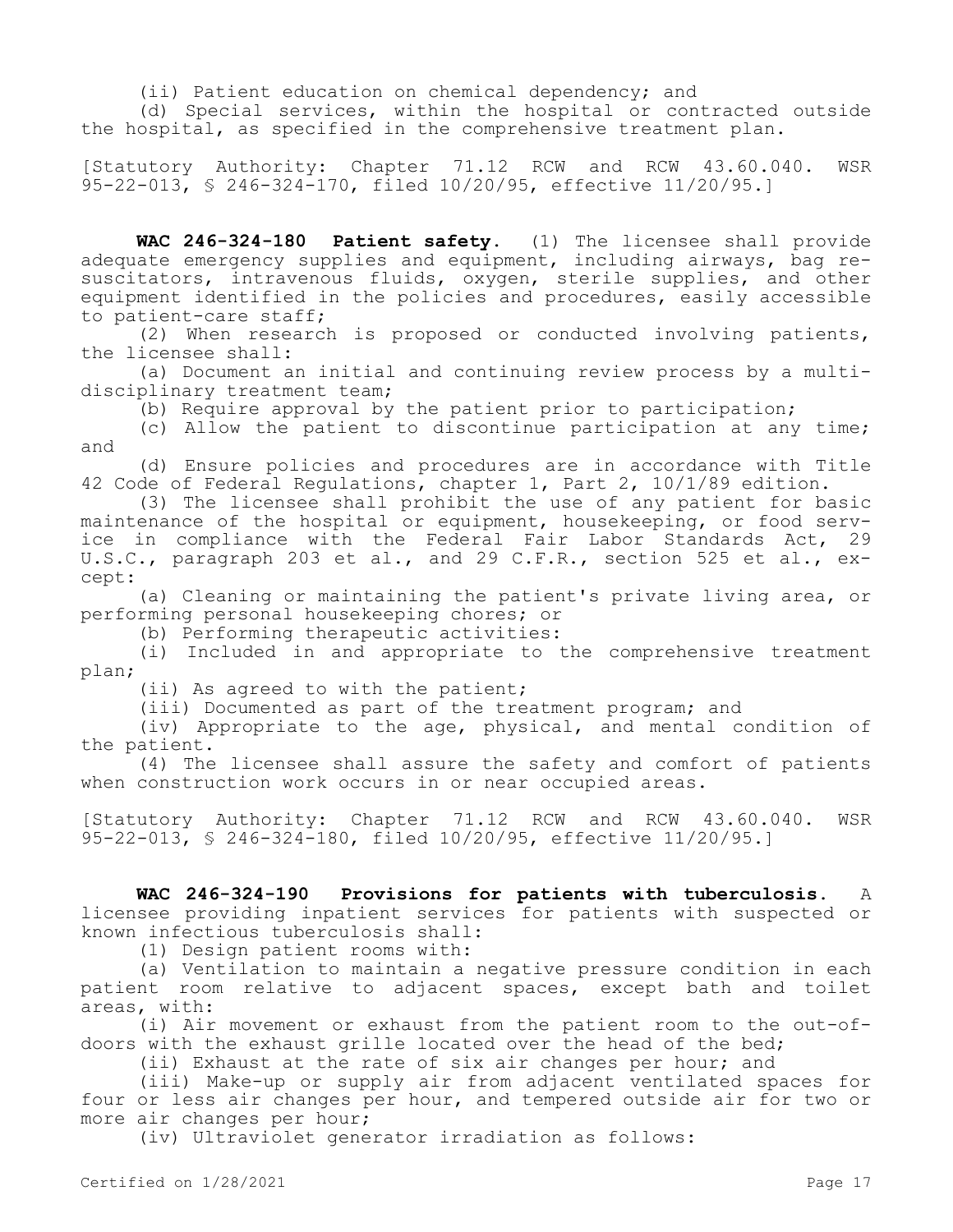(A) Use of ultraviolet fluorescent fixtures with lamps emitting wave length of 253.7 nanometers;

(B) The average reflected irradiance less than 0.2 microwatts per square centimeter in the room at the five foot level;

(C) Wall-mount type of fixture installed over the head of the bed, as close to the ceiling as possible to irradiate the area of the exhaust grille and the ceiling; and

(D) Lamps changed as recommended by the manufacturer; and

(b) An adjoining bathroom and toilet room with bedpan washer; and

(2) Provide discharge information to the health department of the patient's county of residence.

[Statutory Authority: Chapter 71.12 RCW and RCW 43.60.040. WSR 95-22-013, § 246-324-190, filed 10/20/95, effective 11/20/95.]

**WAC 246-324-200 Clinical records.** (1) The licensee shall establish and maintain an organized clinical record service, consistent with recognized principles of record management, directed, staffed, and equipped to:

(a) Ensure timely, complete and accurate identification, checking, processing, indexing, filing, and retrieval of records;

(b) Facilitate compilation, maintenance, analyses, and distribution of patient care statistics; and

(c) Protect records from undue deterioration and destruction.

(2) The licensee shall develop and maintain an individual clinical record for each person receiving care, treatment, or diagnostic service at the hospital.

(3) The licensee shall ensure prompt entry and filing of the following data into the clinical record for each period a patient receives inpatient or outpatient services:

(a) Identifying information;

(b) Assessment and diagnostic data including history of findings and treatment provided for the dependency for which the patient is treated in the hospital;

(c) Comprehensive treatment plan;

(d) Authenticated orders for:

(i) Drugs or other therapies;

(ii) Therapeutic diets; and

(iii) Care and treatment, including standing medical orders used in the care and treatment of the patient, except standing medical emergency orders;

(e) Significant observations and events in the patient's clinical treatment;

(f) Any restraint of the patient;

(g) Databases containing patient information;

(h) Original reports or durable, legible, direct copies of original reports, of all patient tests, diagnostic procedures and examinations performed on or for the patient;

(i) Description of therapies administered, including drug therapies;

(j) Nursing services;

(k) Progress notes recorded by the professional staff responsible for the care of the patient or others significantly involved in active treatment modalities; and

(l) A discharge plan and discharge summary.

(4) The licensee shall ensure each entry includes: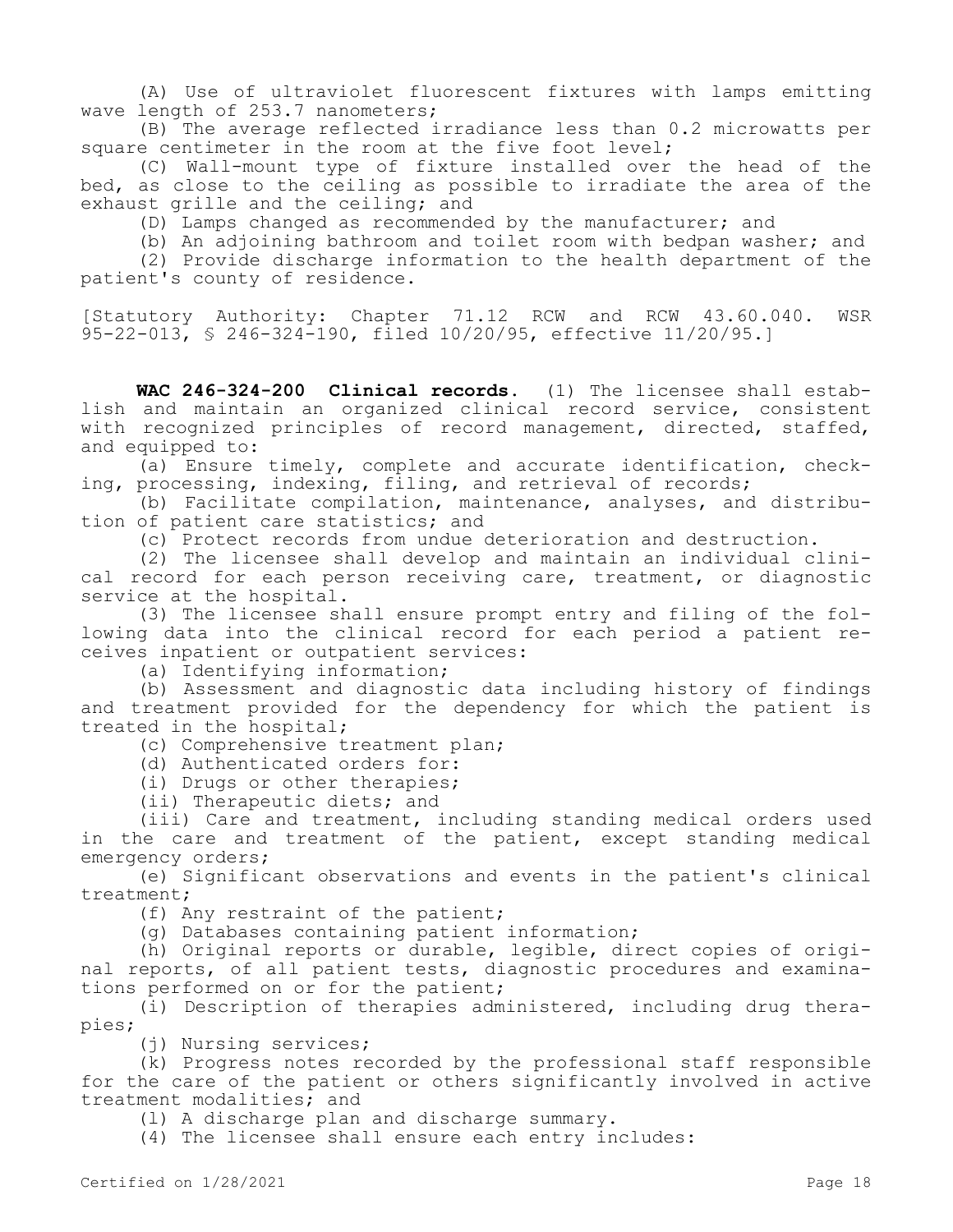(a) Date;

(b) Time of day;

(c) Authentication by the individual making the entry; and

(d) Diagnosis, abbreviations and terminology consistent with:

(i) Fourth edition revised 1994 *The American Psychiatry Association Diagnostic and Statistical Manual of Mental Disorders*; and

(ii) *International Classification of Diseases*, *9th edition, 1988*.

(5) The licensee shall provide designated areas, designed to assure confidentiality, for reading, recording, and maintaining patient clinical records and for patients to review their own records.

(6) The licensee shall prevent access to clinical records by unauthorized persons.

(7) The licensee shall retain and preserve:

(a) Each patient's clinical records, excluding reports on referred outpatient diagnostic services, for:

(i) Adult patients, a minimum of ten years following the most recent discharge; or

(ii) Patients who are minors at the time of care, treatment, or diagnosis, a minimum of three years following the patient's eighteenth birth date, or ten years following the most recent discharge, whichever is longer;

(b) Reports on referred outpatient diagnostic services for at least two years;

(c) A master patient index card or equivalent for at least the same period of time as the corresponding clinical records; and

(d) Patients' clinical records, registers, indexes, and analyses of hospital service in original form or in photographic form in accordance with the provisions of chapter 5.46 RCW.

[Statutory Authority: Chapter 71.12 RCW and RCW 43.60.040. WSR 95-22-013, § 246-324-200, filed 10/20/95, effective 11/20/95.]

**WAC 246-324-210 Pharmacy and medication services.** The licensee shall:

(1) Maintain the pharmacy in the hospital in a safe, clean, and sanitary condition;

(2) Provide evidence of current approval of pharmacy services by the Washington state board of pharmacy under chapter 18.64 RCW;

(3) Develop and implement procedures for prescribing, storing, and administering medications according to state and federal laws and rules, including:

(a) Assuring professional staff who prescribe are authorized to prescribe under chapter 69.41 RCW;

(b) Assuring orders and prescriptions for medications administered and self-administered include:

(i) Date and time;

- (ii) Type and amount of drug;
- (iii) Route of administration;

(iv) Frequency of administration; and

- (v) Authentication by professional staff;
- (c) Administering drugs;

(d) Self-administering drugs;

(e) Receiving and recording or transcribing verbal or telephone drug orders by authorized staff;

(f) Authenticating verbal and telephone orders by prescriber in a timely manner, not to exceed forty-eight hours for inpatients;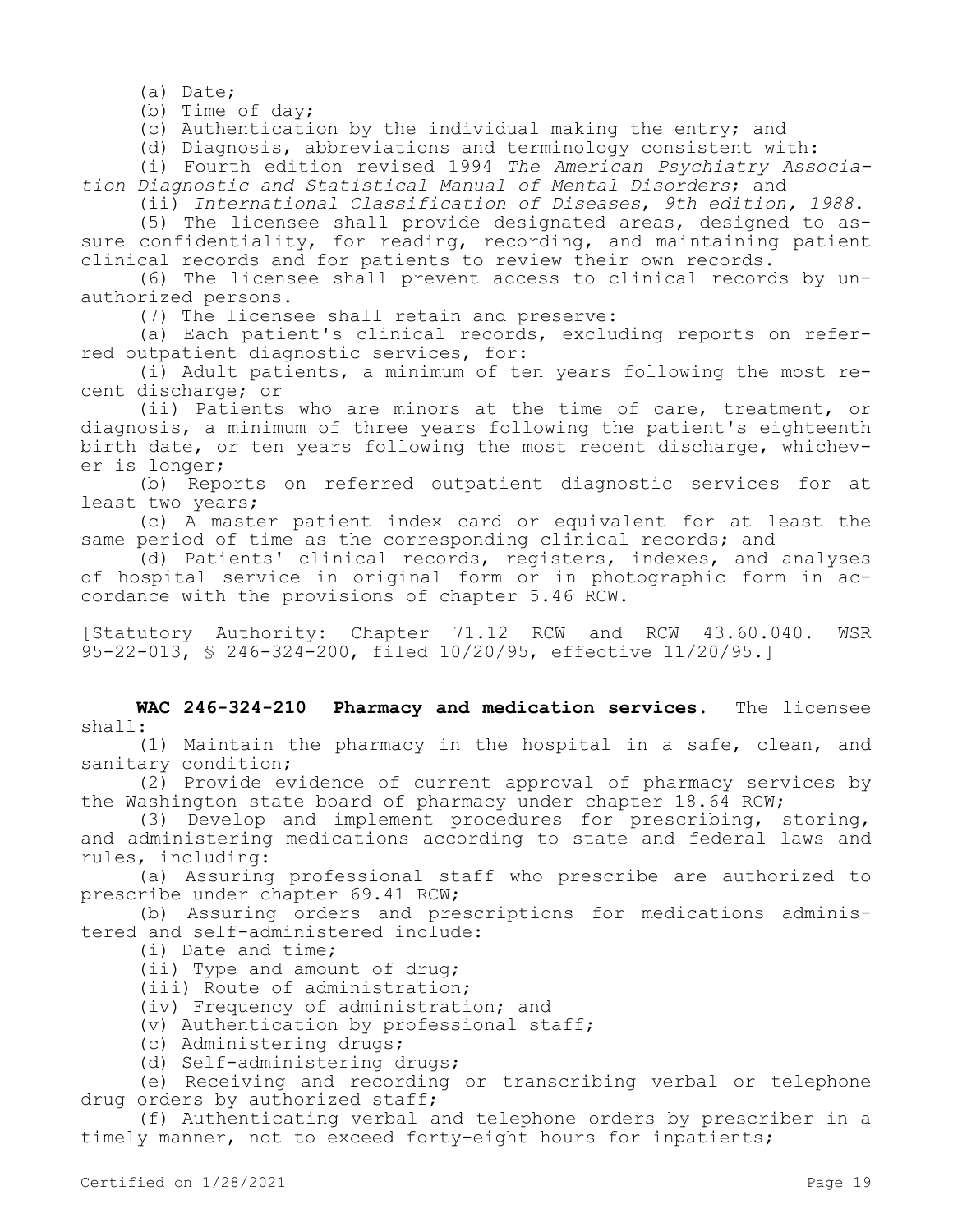(g) Use of medications and drugs owned by the patient but not dispensed by the hospital pharmacy, including:

(i) Specific written orders;

(ii) Identification and administration of drug;

(iii) Handling, storage and control;

(iv) Disposition; and

(v) Pharmacist and physician inspection and approval prior to patient use to ensure proper identification, lack of deterioration, and consistency with current medication profile;

(h) Maintaining drugs in patient care areas of the hospital including:

(i) Hospital pharmacist or consulting pharmacist responsibility;

(ii) Legible labeling with generic and/or trade name and strength as required by federal and state laws;

(iii) Access only by staff authorized access under hospital policy;

(iv) Storage under appropriate conditions specified by the hospital pharmacist or consulting pharmacist, including provisions for:

(A) Storing medicines, poisons, and other drugs in a specifically designated, well-illuminated, secure space;

(B) Separating internal and external stock drugs; and

(C) Storing Schedule II drugs in a separate locked drawer, compartment, cabinet, or safe; and

(i) Preparing drugs in designated rooms with ample light, ventilation, sink or lavatory, and sufficient work area;

(j) Prohibiting the administration of outdated or deteriorated drugs, as indicated by label;

(k) Restricting access to pharmacy stock of drugs to:

(i) Legally authorized pharmacy staff; and

(ii) Except for Schedule II drugs, to a registered nurse designated by the hospital when all of the following conditions are met:

(A) The pharmacist is absent from the hospital;

(B) Drugs are needed in an emergency, and are not available in floor supplies; and

(C) The registered nurse, not the pharmacist, is accountable for the registered nurse's actions;

(4) The appropriate professional staff committee shall approve all policies and procedures on drugs, after documented consultation with:

(a) The pharmacist or pharmacist consultant directing hospital pharmacy services; and

(b) An advisory group comprised of representatives from the professional staff, hospital administration, and nursing services;

(5) When planning new construction of a pharmacy:

(a) Follow the general design requirements for architectural components, electrical service, lighting, call systems, hardware, interior finishes, heating, plumbing, sewerage, ventilation/air conditioning, and signage in WAC 246-318-540;

(b) Provide housekeeping facilities within or easily accessible to the pharmacy;

(c) Locate pharmacy in a clean, separate, secure room with:

(i) Storage, including locked storage for Schedule II controlled substances;

(ii) All entrances equipped with closers;

(iii) Automatic locking mechanisms on all entrance doors to preclude entrance without a key or combination;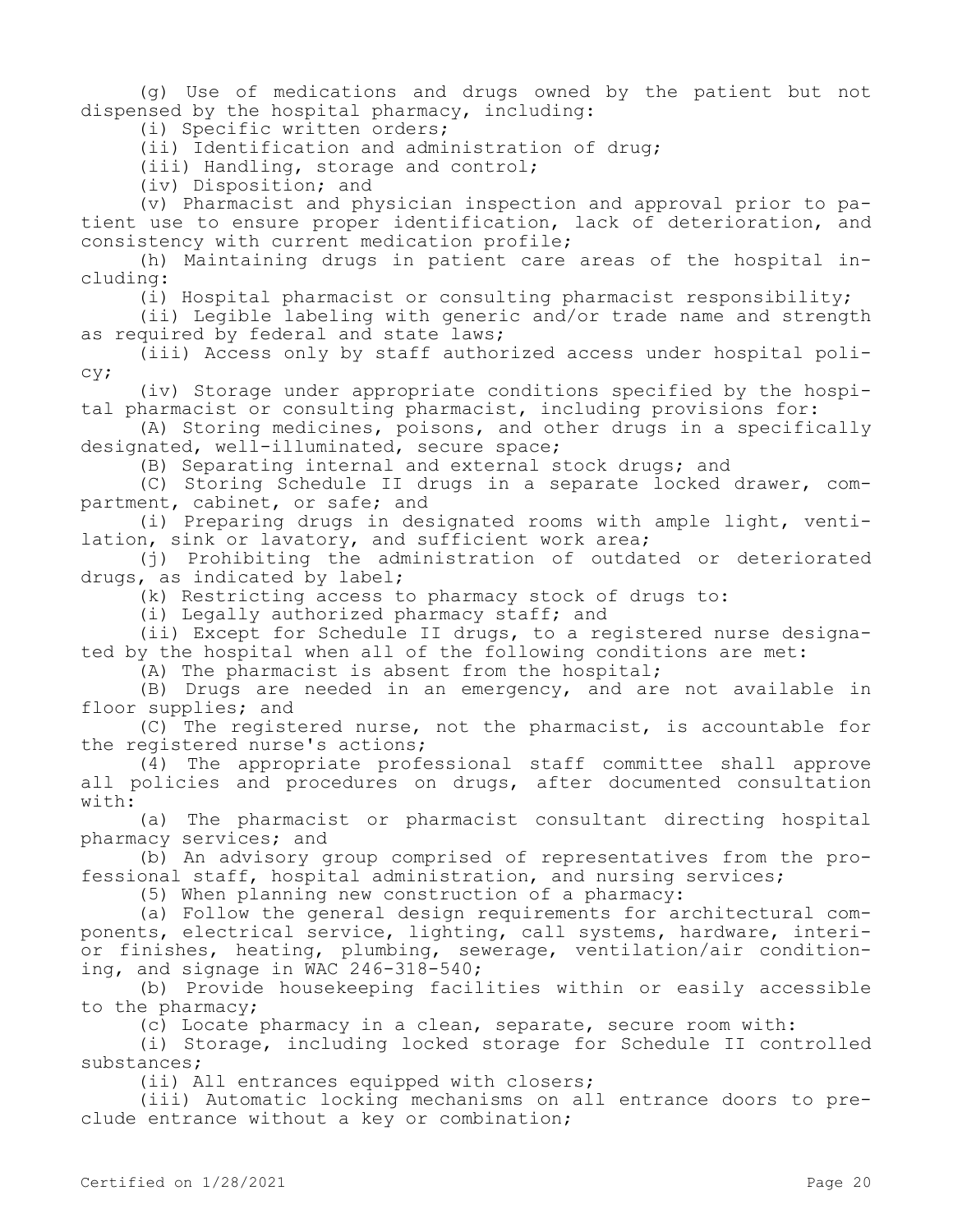(iv) Perimeter walls of the pharmacy and vault, if used, constructed full height from floor to ceiling;

(v) Security devices or alarm systems for perimeter windows and relites;

(vi) An emergency signal device to signal at a location where twenty-four-hour assistance is available;

(vii) Space for files and clerical functions;

(viii) Break-out area separate from clean areas; and

(ix) Electrical service including emergency power to critical pharmacy areas and equipment;

(d) Provide a general compounding and dispensing unit, room, or area with:

(i) A work counter with impermeable surface;

(ii) A corrosion-resistant sink, suitable for handwashing, mounted in counter or integral with counter;

(iii) Storage space;

(iv) A refrigeration and freezing unit; and

(v) Space for mobile equipment;

(e) If planning a manufacturing and unit dose packaging area or room, provide with:

(i) Work counter with impermeable surface;

(ii) Corrosion-resistant sink, suitable for handwashing, mounted in counter or integral with counter; and

(iii) Storage space;

(f) Locate admixture, radiopharmaceuticals, and other sterile compounding room, if planned, in a low traffic, clean area with:

(i) A preparation area;

(ii) A work counter with impermeable surface;

(iii) A corrosion-resistant sink, suitable for handwashing, mounted in counter or integral with counter;

(iv) Space for mobile equipment;

(v) Storage space;

(vi) A laminar flow hood in admixture area; and

(vii) Shielding and appropriate ventilation according to WAC 246-318-540 (3)(m) for storage and preparation of radiopharmaceuticals;

(g) If a satellite pharmacy is planned, comply with the provisions of:

(i) Subsection  $(5)(a)$ ,  $(5)(c)(i)$ ,  $(ii)$ ,  $(iii)$ ,  $(iv)$ ,  $(v)$ , and (vi) of this section when drugs will be stored;

(ii) Subsection (5)(c)(vii), (viii), and (ix) of this section, if appropriate; and

(iii) Subsections (5)(d) and (g) of this section if planned;

(h) If a separate outpatient pharmacy is planned, comply with the requirements for a satellite pharmacy including:

(i) Easy access;

(ii) A conveniently located toilet meeting accessibility requirements in WAC 51-20-3100; and

(iii) A private counseling area.

[Statutory Authority: Chapter 71.12 RCW and RCW 43.60.040. WSR 95-22-013, § 246-324-210, filed 10/20/95, effective 11/20/95.]

# **WAC 246-324-220 Laboratory services.** The licensee shall:

(1) Provide access to laboratory services to meet emergency and routine needs of patients;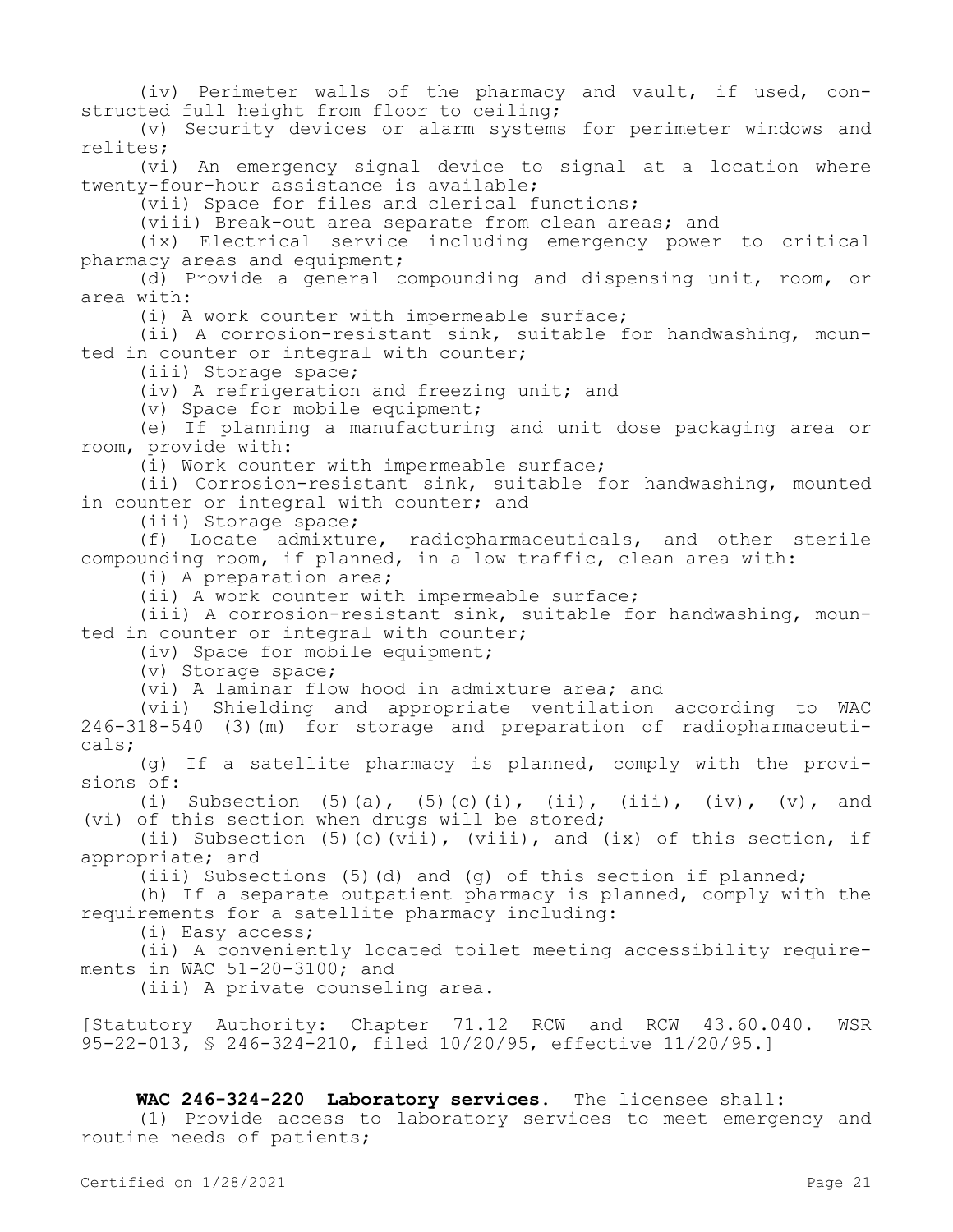(2) Ensure laboratory services are provided by licensed or waivered medical test sites in accordance with chapter 70.42 RCW and chapter 246-338 WAC; and

(3) Maintain each medical test site in the hospital in a safe, clean, and sanitary condition.

[Statutory Authority: Chapter 71.12 RCW and RCW 43.60.040. WSR 95-22-013, § 246-324-220, filed 10/20/95, effective 11/20/95.]

**WAC 246-324-230 Food and dietary services.** The licensee shall:

(1) Comply with chapters 246-215 and 246-217 WAC, food service;

(2) Designate an individual responsible for managing and supervising dietary/food services twenty-four hours per day, including:

(a) Incorporating ongoing recommendations of a dietitian;

(b) Serving at least three meals a day at regular intervals with fifteen or less hours between the evening meal and breakfast, unless the licensee provides a nutritious snack between the evening meal and breakfast;

(c) Providing well-balanced meals and nourishments that meet the current recommended dietary allowances of the *National Research Council*, 10th edition, 1989, adjusted for patient age, sex and activities unless contraindicated;

(d) Making nourishing snacks available as needed for patients, and posted as part of the menu;

(e) Preparing and serving therapeutic diets according to written medical orders;

(f) Preparing and serving meals under the supervision of food service staff;

(g) Maintaining a current diet manual, approved in writing by the dietitian and medical staff, for use in planning and preparing therapeutic diets;

(h) Ensuring all menus:

(i) Are written at least one week in advance;

(ii) Indicate the date, day of week, month and year;

(iii) Include all foods and snacks served that contribute to nutritional requirements;

(iv) Provide a variety of foods;

(v) Are approved in writing by the dietitian;

(vi) Are posted in a location easily accessible to all patients; and

(vii) Are retained for one year;

(3) Substitute foods, when necessary, of comparable nutrient value and record changes on the menu;

(4) Allow sufficient time for patients to consume meals;

(5) Ensure staff from dietary/food services are present in the hospital during all meal times;

(6) Keep policies and procedures pertaining to food storage, preparation, and storage, and cleaning food service equipment and work areas in the food service area for easy reference by dietary staff at all times.

[Statutory Authority: Chapter 71.12 RCW and RCW 43.60.040. WSR 95-22-013, § 246-324-230, filed 10/20/95, effective 11/20/95.]

**WAC 246-324-240 Laundry.** The licensee shall provide: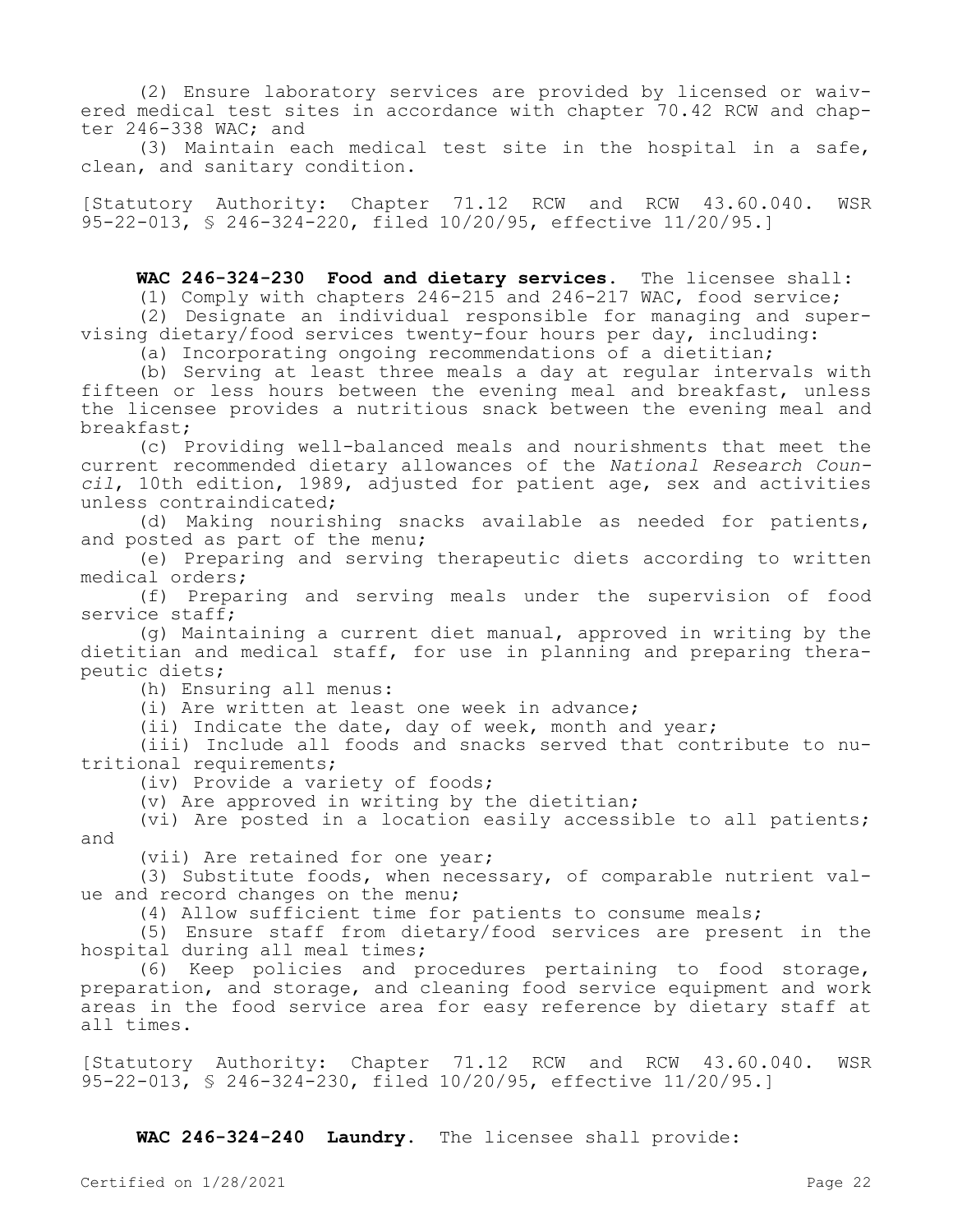(1) Laundry and linen services, on the premises or by commercial laundry;

(2) Storage and sorting areas for soiled laundry in well-ventilated areas, separate from clean linen handling areas;

(3) A clean area with an adequate supply of clean linen;

(4) When laundry is washed on the premises:

(a) An adequate water supply and a minimum water temperature of 140°F in washing machines; and

(b) Laundry facilities in areas separate from food preparation and dining; and

(5) Facilities for patients who wear their own clothing during hospitalization to do personal laundry.

[Statutory Authority: Chapter 71.12 RCW and RCW 43.60.040. WSR 95-22-013, § 246-324-240, filed 10/20/95, effective 11/20/95.]

**WAC 246-324-250 Construction.** (1) The applicant or licensee shall comply with chapter 31 of the *Washington State Building Code* for all construction.

(2) Prior to starting construction, the applicant or licensee shall submit the following documentation to the department:

(a) A completed application form, a copy of which is provided in the *Submissions Guide for Health and Residential Facility Construction Projects*, which may be obtained from the department;

(b) The fee specified in chapter 246-314 WAC;

(c) A functional program which describes the services and operational methods affecting the hospital building, premises, and patients;

(d) One set of preliminary documents including, when applicable:

(i) Plot plans drawn to scale showing:

(A) Streets, driveways, parking, vehicle and pedestrian circulation;

(B) Site utilities, water service system, sewage disposal system, electrical service system, elevations; and

(C) Location of existing and new buildings and other fixed equipment;

(ii) Building plans drawn to scale showing:

(A) Floor plans designating function of each room and fixed equipment;

(B) Typical building sections and exterior elevations;

(iii) Outline specifications generally describing the construction and materials including mechanical and electrical systems; and

(e) Three sets of final construction drawings, stamped by a Washington state licensed architect or engineer, complying with the requirements of this chapter including, when applicable:

(i) Plot plans drawn to scale showing all items required in the preliminary plan in final form;

(ii) Building plans drawn to scale showing:

(A) Floor plans designating function of each room and fixed equipment;

(B) Interior and exterior elevations;

(C) Building sections and construction details;

(D) Schedules of room finishes, doors, finish hardware and windows;

(E) Mechanical, including plumbing, heating, venting and air conditioning; and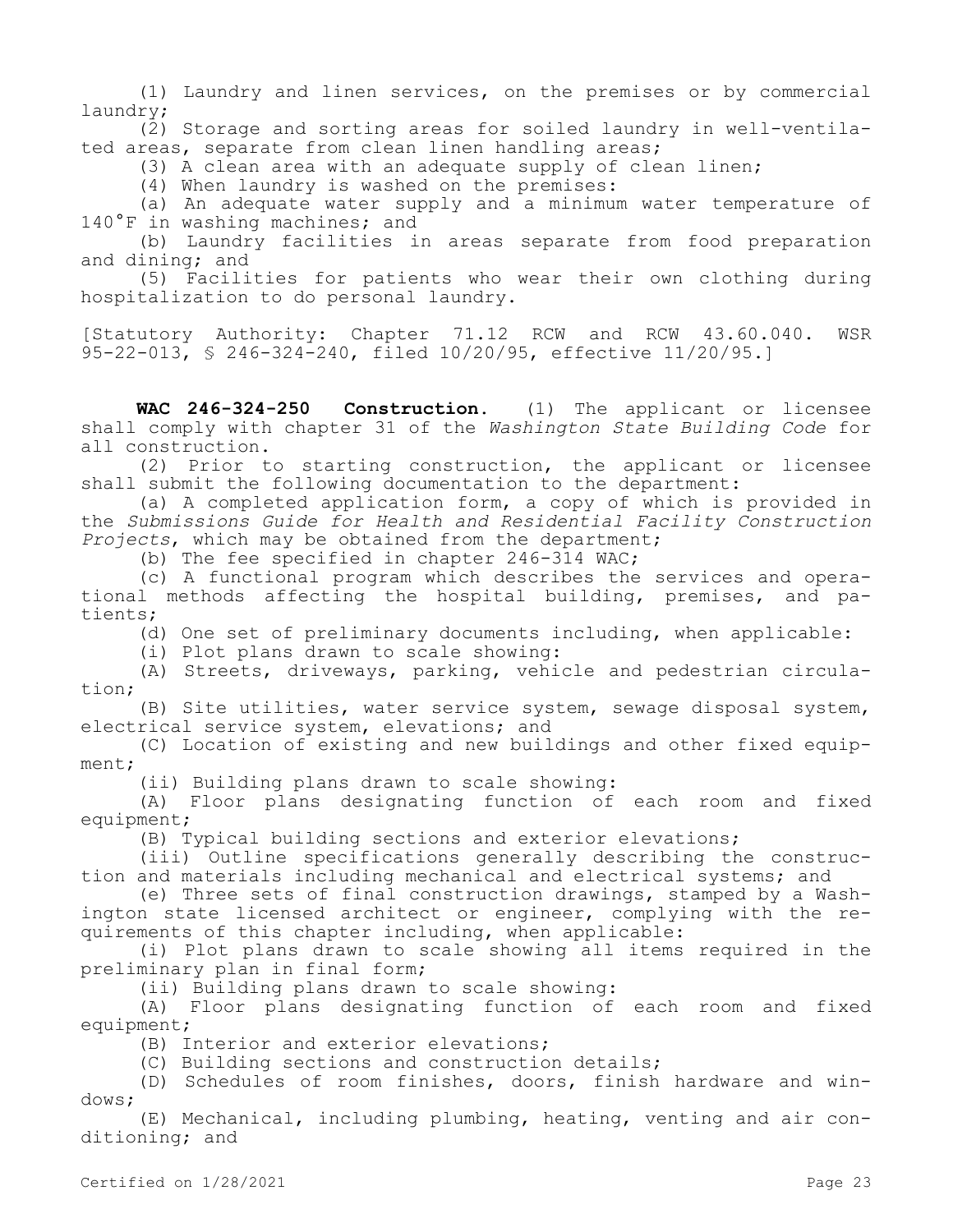(F) Electrical, including lighting, power and communication systems; and

(iii) Specifications fully describing the workmanship and finishes;

(f) One copy of specifications and the radiant panel test report for each carpet type used in corridors and exitways;

(g) Three copies of fire sprinkler system shop drawings, hydraulic calculations and equipment specifications, stamped by the fire sprinkler contractor; and

(h) Three copies of fire alarm system shop drawings and equipment specifications.

(3) The licensee shall:

(a) Obtain department approval of final construction documents prior to starting construction;

(b) Conform with the approved plans during construction;

(c) Consult with the department prior to deviating from approved documents;

(d) Provide a written construction project completion notice to the department indicating:

(i) The expected completion date; and

(ii) Compliance with the approved construction documents, requirements of chapter 18.20 RCW and this chapter;

(e) Make adequate provisions for the health, safety, and comfort of patients during construction projects;

(f) Obtain authorization from the department prior to occupying or using new construction; and

(g) Obtain approval of the Washington state fire protection services division prior to construction, modification, and alteration consistent with RCW 18.20.130.

[Statutory Authority: Chapter 71.12 RCW and RCW 43.60.040. WSR 95-22-013, § 246-324-250, filed 10/20/95, effective 11/20/95.]

**WAC 246-324-500 Exemptions.** (1) A licensee wishing to request an exemption from a requirement in this chapter shall submit a written request to the department, including:

(a) A description of the requested exemption;

(b) Reason for the exemption; and

(c) Impact of the exemption on patient or public health and safety.

(2) If the department determines the exemption will not jeopardize patient or public health or safety, and is not contrary to the intent of chapter 71.12 RCW and this chapter, the department may:

(a) Exempt the licensee from meeting a specific requirement in this chapter; or

(b) Allow the licensee to use another method of meeting the requirement.

(3) The licensee shall retain a copy of each approved exemption in the hospital.

[Statutory Authority: Chapter 71.12 RCW and RCW 43.60.040. WSR 95-22-013, § 246-324-500, filed 10/20/95, effective 11/20/95.]